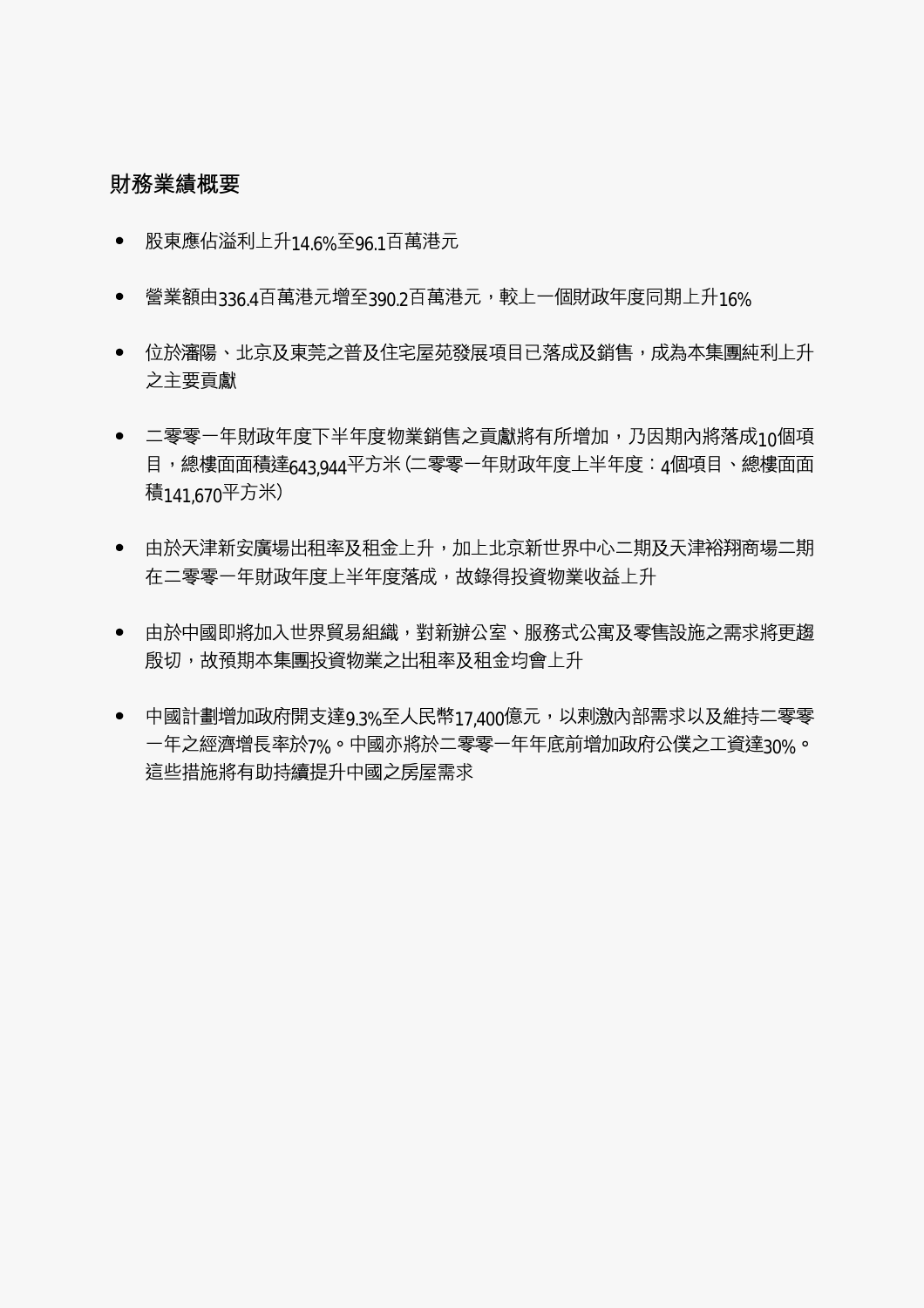|             | 未經審核          |         |     |
|-------------|---------------|---------|-----|
|             | 截至十二月三十一日止六個月 |         | 變動  |
|             | 二零零零年         | 一九九九年   |     |
|             | 千港元           | 千港元     |     |
| 營業額         | 390,245       | 336,432 | 16% |
| 股東應佔溢利      | 96,130        | 83,889  | 15% |
| 每股盈利-基本(港仙) | 6.6           | 5.7     | 16% |
| 每股股息        |               |         | 不適用 |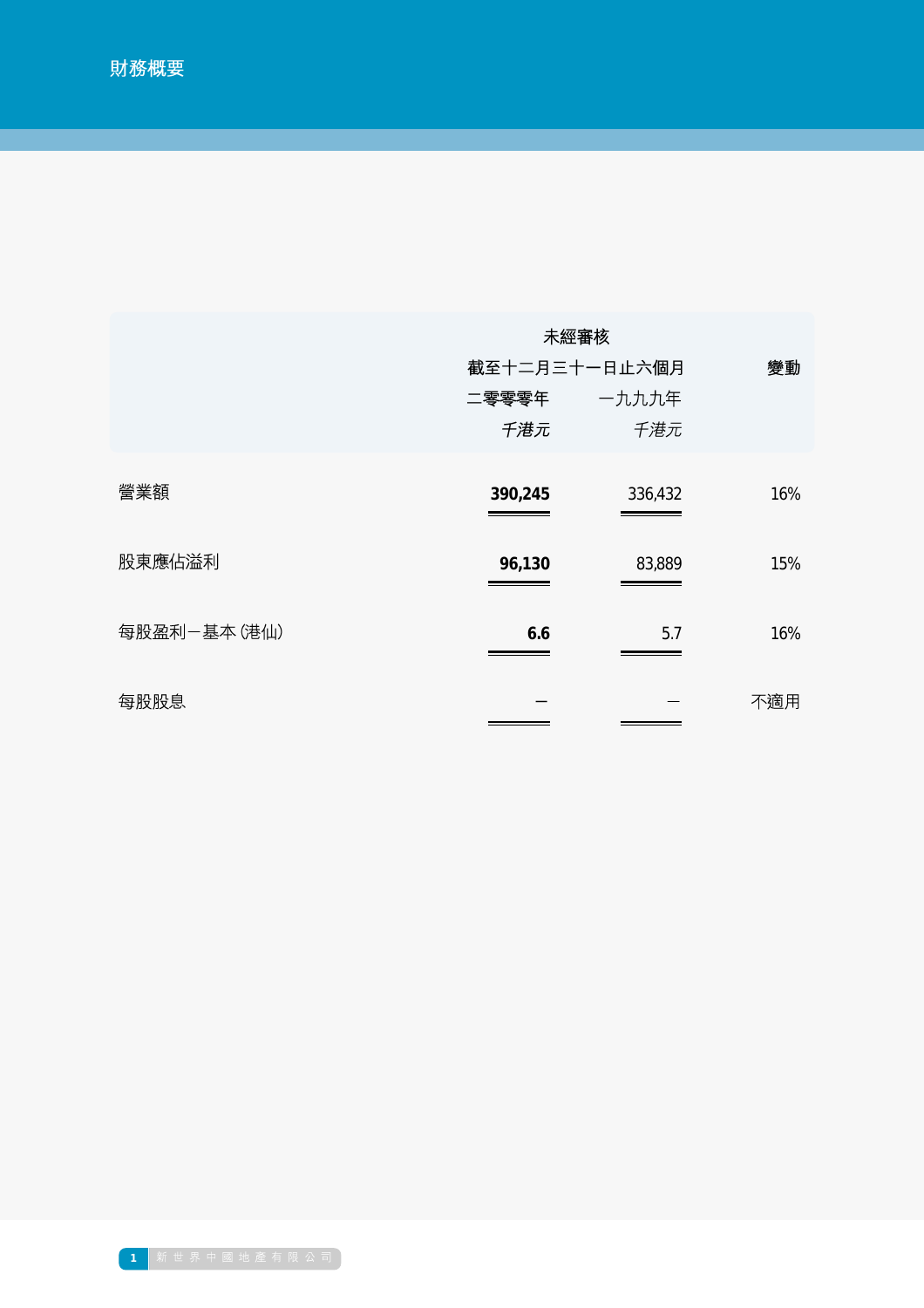# 業務回顧

截至二零零零年十二月三十一日止六個月內,本集團已完成四項物業發展,總樓面面積為141,670平方米。

## 於二零零一年財政年度上半年完成之發展項目

|                  |    |         | 已出售     |        |
|------------------|----|---------|---------|--------|
|                  |    | 總樓面     | 總樓面     |        |
|                  | 用途 | 面積      | 面積      | 應佔權益   |
|                  |    | (平方米)   | (平方米)   | $(\%)$ |
| 普及住宅屋苑發展項目       |    |         |         |        |
| 瀋陽新世界花園          | R  | 83,720  | 64,609  | 90     |
| 北京新康家園一期         | R  | 16,776  | 16,041  | 70     |
| 東莞新世界花園第6B期及第10期 | R  | 36,744  | 16,542  | 38     |
| 小計               |    | 137,240 | 97,192  |        |
| 安居住房屋苑發展項目       |    |         |         |        |
| 新塘新世界花園一期第一階段部份  | R  | 4,430   | 4,430   | 附註     |
| 上半年合計            |    | 141,670 | 101,622 |        |
|                  |    |         |         |        |

住宅

*R*: 住宅<br>*附註:* 本集團有權按發展安居住房屋苑單位所訂立之合營合同之條文預先釐定的固定比率收取回報。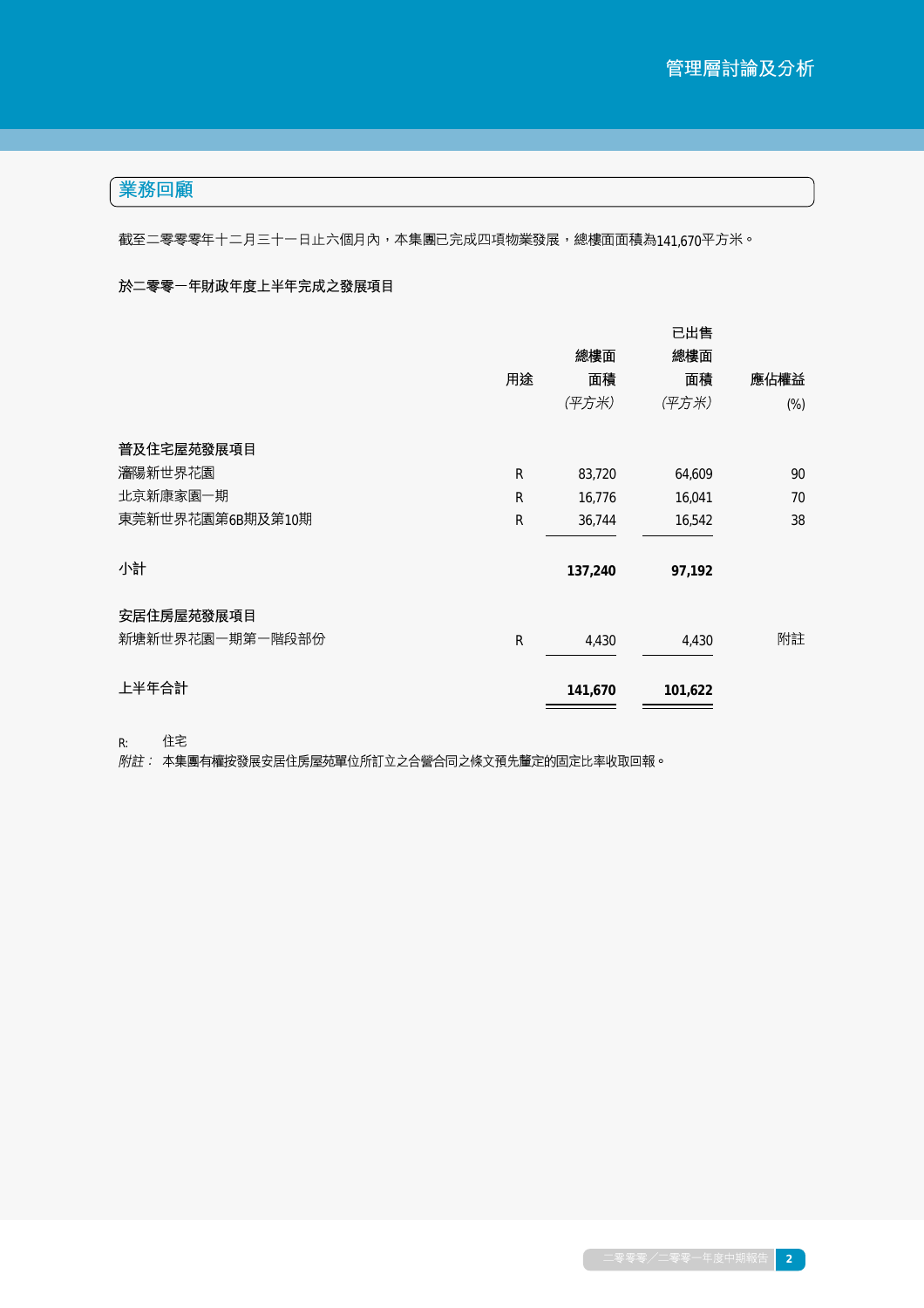總樓面面積為643.944平方米的十項物業正在興建中,將於二零零一年財政年度下半年落成。

### 將於二零零一年財政年度下半年完成之發展項目

|                 |           | 總樓面     |        |
|-----------------|-----------|---------|--------|
|                 | 用途        | 面積      | 應佔權益   |
|                 |           | (平方米)   | $(\%)$ |
| 傳統式房產發展項目       |           |         |        |
| 廣州二沙島新世界棕櫚園     | ${\sf R}$ | 20,001  | 60     |
| 武漢塔子湖住宅發展項目––別墅 | ${\sf R}$ | 12,127  | 50     |
| 小計              |           | 32,128  |        |
| 普及住宅屋苑發展項目      |           |         |        |
| 北京新康家園二期第一階段    | R         | 35,453  | 70     |
| 北京新景家園一期        | R         | 49,478  | 70     |
| 廣州東逸花園二期        | ${\sf R}$ | 33,711  | 45     |
| 東莞新世界花園第9A期     | R         | 15,863  | 38     |
| 合肥新世界花園一期       | R         | 48,003  | 60     |
| 珠海新世界海濱花園一期     | ${\sf R}$ | 19,548  | 60     |
| 小計              |           | 202,056 |        |
| 安居住房屋苑發展項目      |           |         |        |
| 新塘新世界花園第一期第二階段  | R         | 8,013   | 附註     |
| 武漢常青花園三期        | ${\sf R}$ | 279,404 | 附註     |
| 武漢常青花園四期部份      | ${\sf R}$ | 122,343 | 附註     |
| 小計              |           | 409,760 |        |
| 下半年合計           |           | 643,944 |        |

將於二零零一年財政年度內完成的項目總數為十一項,總樓面面積為785.614平方米。

由於預計未來數年中華人民共和國 (「中國」) 地產市道更為蓬勃,本集團之策略為加速其發展計劃。總樓面面積為 1,275,839平方米的十九個項目計劃於二零零二年財政年度內完成。

### 物業投資

本期內本集團已完成位於北京及天津的兩個購物商場。該兩個商場為北京新世界中心二期及天津裕翔商場二期,總 樓面面積分別為38.730平方米及10.540平方米。現時招租進度理想。

位於武漢、上海及天津的四項投資物業將於二零零二年財政年度完成,總樓面面積達152,201平方米。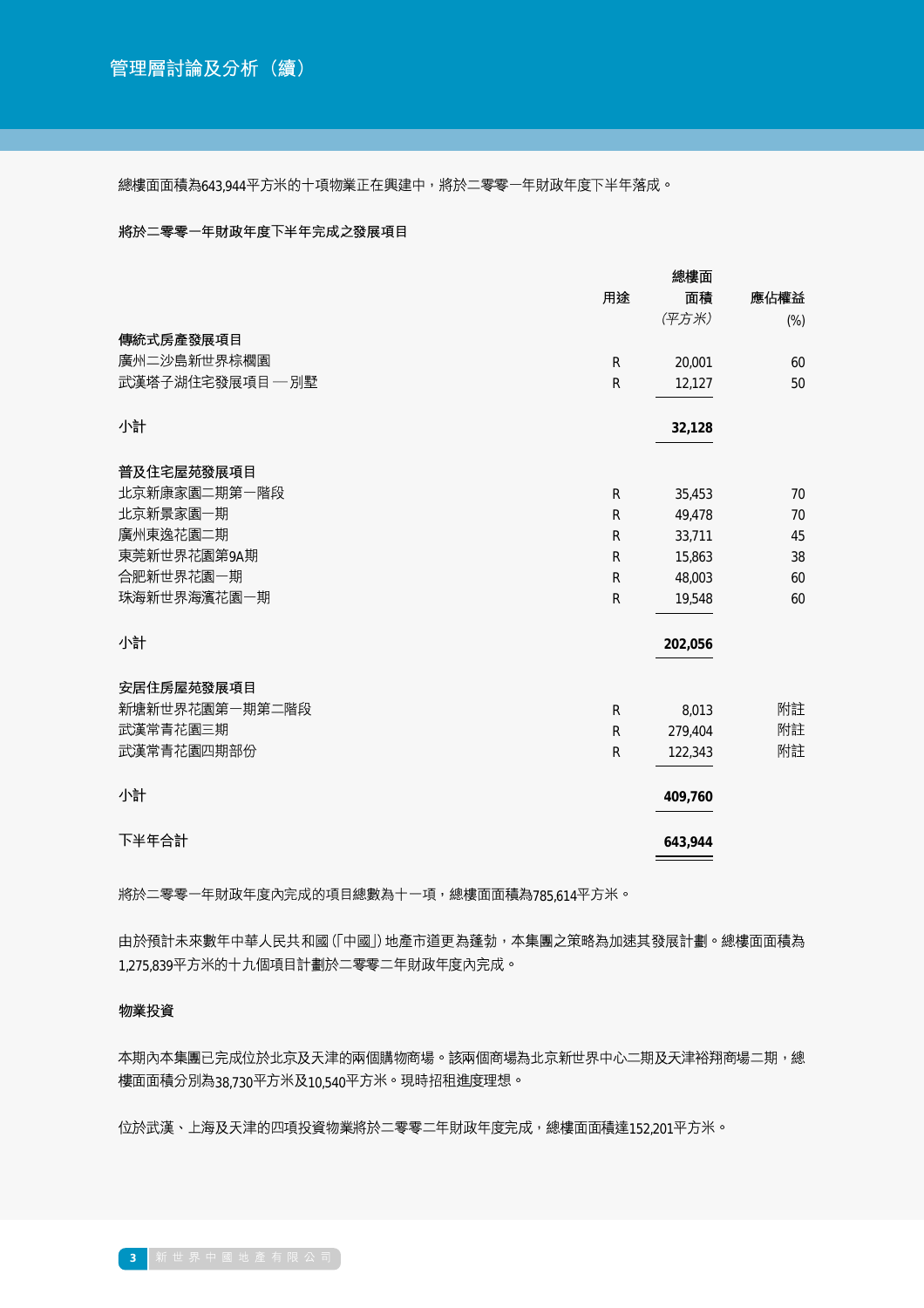現時物業投資組合

本集團之土地儲備為22.8百萬平方米。

| 項目 | 總樓面面積      |
|----|------------|
|    | (平方米)      |
| 39 | 4,509,148  |
| 22 | 12,836,394 |
|    | 5,430,091  |
| 68 | 22,775,633 |
|    |            |

## 財務回顧

### 概覽

本集團於截至二零零零年十二月三十一日止六個月錄得營業總額390,245,000港元,較去年同期增長16%。營業總額上 升主要由於普及住宅屋苑之銷售增加及投資物業之業績好轉,被安居住房屋苑銷售下跌部份抵銷所致。除税前溢利 上升39.5%至114.949,000港元。股東應佔溢利較去年增加14.6%,達96.130.000港元,而每股盈利則上升15.8%。股東 應佔溢利增加乃由於應佔經營溢利上升11.9%,並扣除總公司項目的8.1%升幅所致。

#### 應佔經營溢利

|            | 截至十二月三十一日止六個月 |           |        |
|------------|---------------|-----------|--------|
|            | 二零零零年         | 一九九九年     | 變動     |
|            | 千港元           | 千港元       | %      |
| 傳統式房產發展項目  | 66,850        | (28, 325) | 336.0  |
| 普及住宅屋苑發展項目 | 41,962        | 18,727    | 124.1  |
| 安居住房屋苑發展項目 | 52,583        | 153,901   | (65.8) |
| 土地整治工程項目   | (75)          | (107)     | 29.9   |
| 應佔經營溢利     | 161,320       | 144,196   | 11.9   |
| 總公司項目      | (65, 190)     | (60, 307) | (8.1)  |
| 股東應佔溢利     | 96.130        | 83,889    | 14.6   |

### 傳統式房產發展項目

傳統式房產發展項目之應佔經營溢利增加336%,由一九九九年虧損28,325,000港元轉為盈利66,850,000港元。上述顯 著增長主要由於天津新安廣場投資物業業績強勁及上海於一九九九年之疲弱市道引致之虧損已經收復。天津新安廣 場出租率及租金上升,為應佔經營溢利之增長帶來約69.300.000港元之貢獻。於一九九九年,上海之物業銷售虧損達 35,000,000港元。 二零零一年財政年度上半年售出總樓面面積11,598平方米之傳統式房產項目,相比對去年同期則 售出59,380平方米。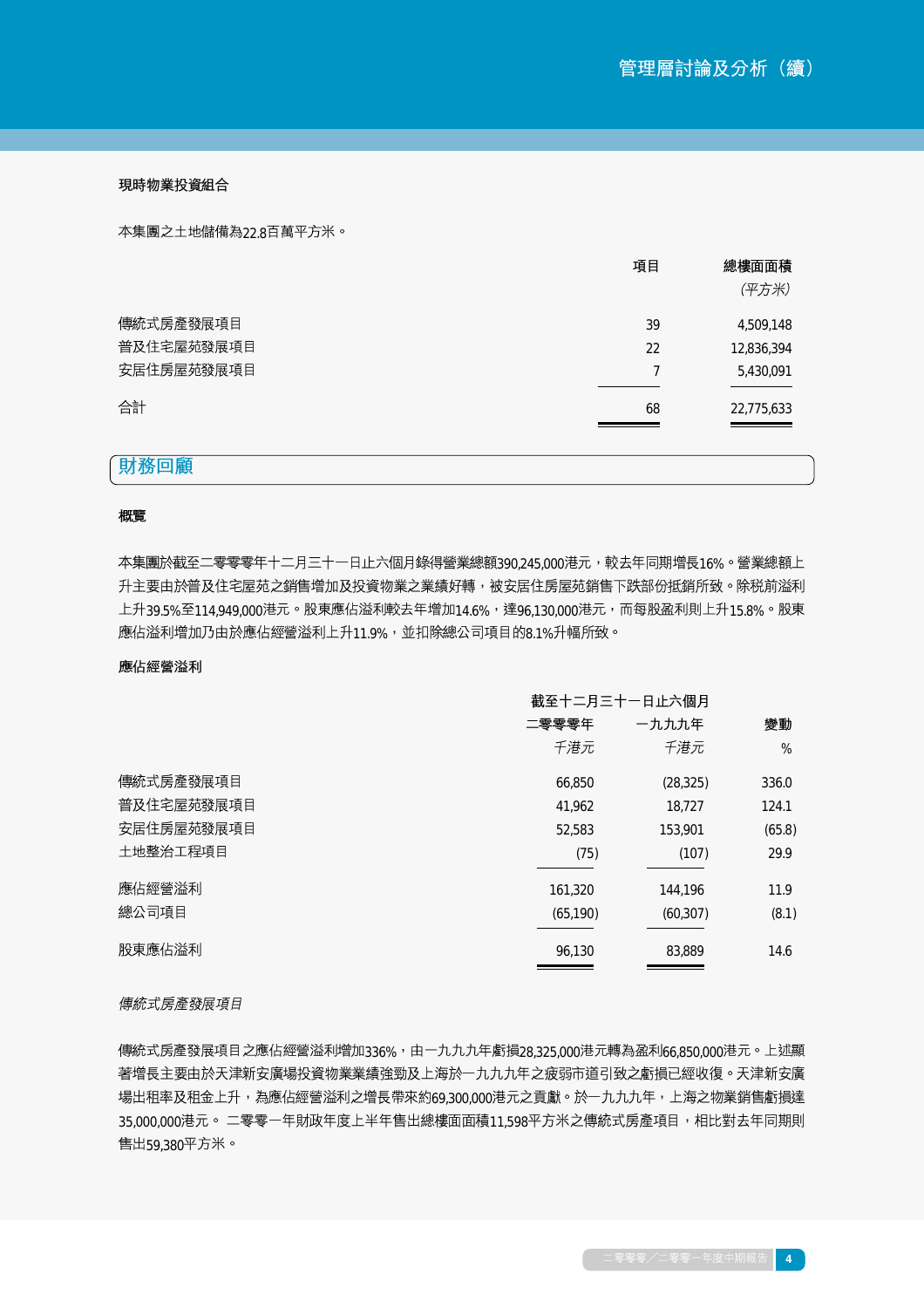### 普及住宅屋苑發展項目

普及住宅屋苑發展項目之應佔經營溢利增加124%至41.962.000港元。期內溢利增加乃由於瀋陽新世界花園及北京新康 家園一期落成開售,以及東莞新世界花園之銷售成績續見理想所致。截至二零零零年十二月三十一日止六個月合共 售出97.973平方米之普及住宅屋苑,相比去年同期僅售出24.099平方米。

## 安居住房屋苑發展項目

安居住房屋苑發展項目之應佔經營溢利下跌66%至52.583.000港元。本集團於期內落成之總樓面面積約為4.430平方 米,而於去年同期則為375.130平方米。本集團計劃於本財政年度下半年落成及推售約409.760平方米之安居住房屋 苑。

### 總公司項目

總公司項目增加主要由於物業發展活動增加引致員工成本上升。

### 企業融資

本集團於二零零零年十二月三十一日之負債淨值與股本比率維持於20%以下之穩定水平。本集團繼續堅持目標,把 握國內利率低企的優勢以善用本集團低負債比率的條件,為股東爭取更佳的整體回報。

本集團之負債淨值與股本比率乃根據負債淨值與股東資金計算。負債淨值乃指長期及短期銀行及其他貸款總額扣除 現金及銀行結餘。

## 展望

中國政府增加開支以剌激經濟以及放寬按揭今房屋需求持續殷切,配合本集團加速發展項目的策略,將於未來數年 為本集團帶來顯著的盈利增長。

中國即將加入世貿,肯定將會導致對外商業活動增加。更多外國企業來華投資將剌激高級辦公室設施、別墅、服務 式公寓及酒店以至對住宅單位的需求。因未來兩年將會完成更多投資物業,故本集團將繼續致力建立強健而穩定的 經常收入基礎。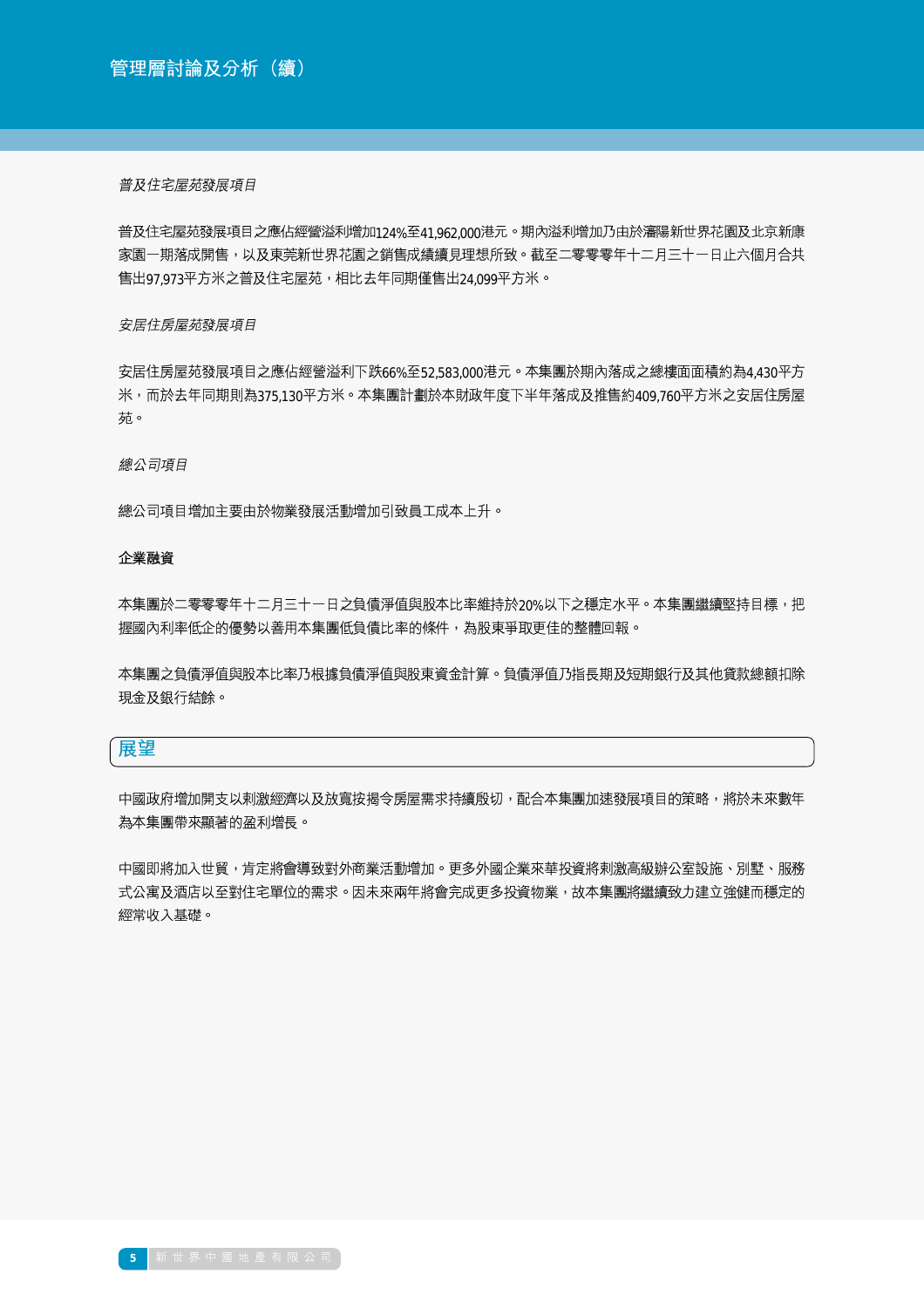|  | 債項概況 |
|--|------|

|           | 二零零零年   | 二零零零年   |
|-----------|---------|---------|
|           | 十二月三十一日 | 六月三十日   |
|           | 百萬港元    | 百萬港元    |
| 期限概況      |         |         |
| 長期負債到期日   |         |         |
| 一年內       | 467.8   | 582.1   |
| 一至兩年      | 2,007.7 | 28.1    |
| 兩年至五年     | 177.6   | 1,553.3 |
| 合營合約列明之年期 | 69.3    | 67.5    |
| 無指定還款年期   | 639.6   | 1,134.7 |
|           | 3,362.0 | 3,365.7 |
| 短期貸款      | 734.2   | 549.0   |
|           | 4,096.2 | 3,914.7 |
| 息率概況      |         |         |
| 固定息率      | 2,018.0 | 2,022.9 |
| 浮動息率      | 1,438.6 | 993.2   |
| 免息        | 639.6   | 898.6   |
|           | 4,096.2 | 3,914.7 |
| 債項性質      |         |         |
| 有抵押       | 995.9   | 810.7   |
| 無抵押       | 3,100.3 | 3,104.0 |
|           | 4,096.2 | 3,914.7 |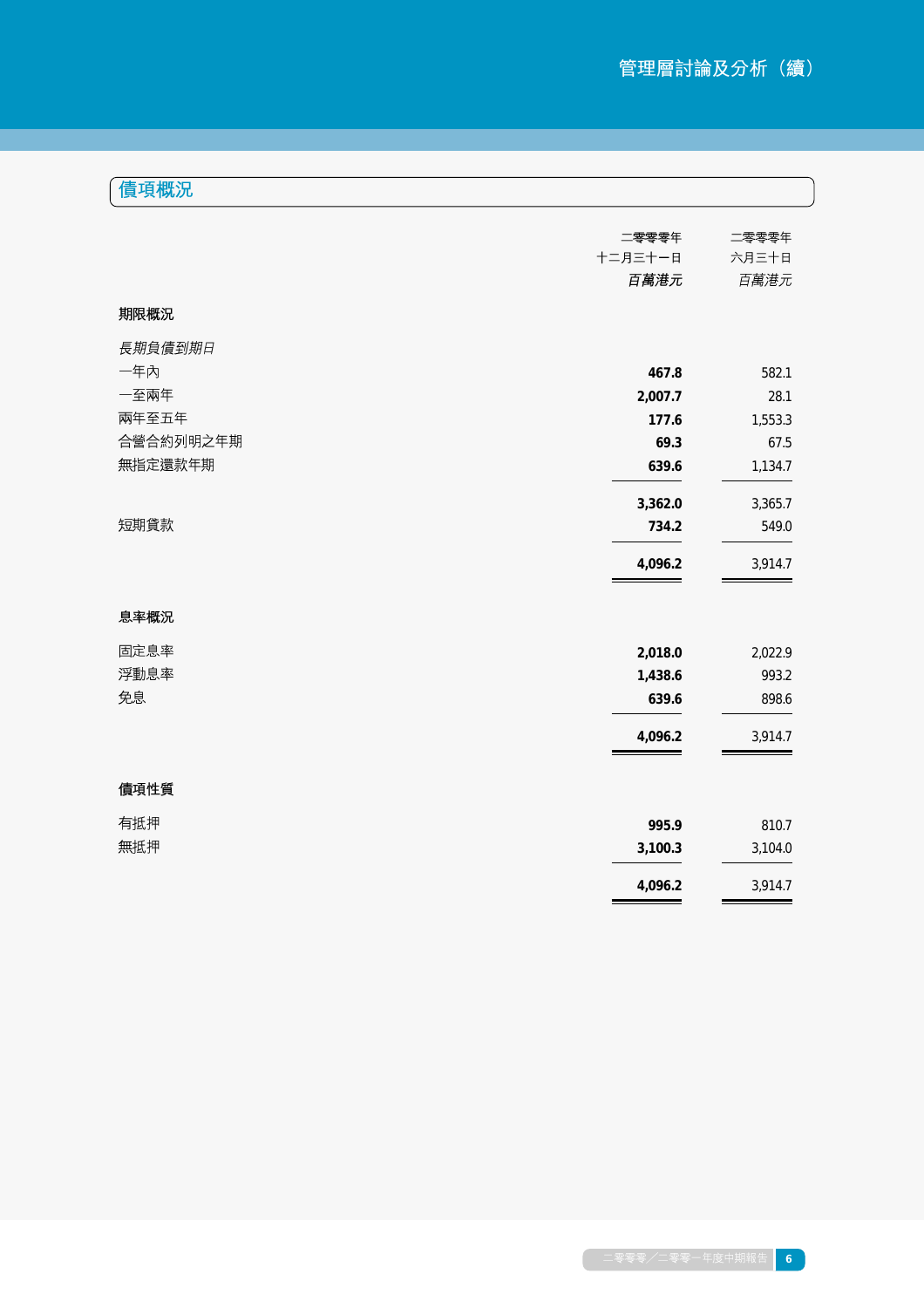# 董事於本公司證券之權益

於二零零零年十二月三十一日,除周桂昌先生持有本公司126股股份外,概無董事或其聯繫人士於本公司之已發行股 本中擁有任何實益或非實益權益。

# 董事於本公司相聯法團證券中之權益

於二零零零年十二月三十一日,董事及其聯繫人士於證券 (披露權益) 條例 (「披露權益條例」) 所界定之相聯法團之證 券中擁有以下權益:

|                                                    | 個人權益                        | 家族權益      | 法團權益 附註(2)        |
|----------------------------------------------------|-----------------------------|-----------|-------------------|
| 新世界基建有限公司<br>(每股面值1.00港元之普通股)                      |                             |           |                   |
| 鄭家純博士<br>陳永德先生<br>陳錦靈先生                            | 700,000<br>6,800            | 1,000,000 |                   |
| 新世界發展有限公司<br>(每股面值1.00港元之普通股)                      |                             |           |                   |
| 梁志堅先生<br>陳錦靈先生<br>周桂昌先生                            | 23,253<br>90,470<br>20,818  |           |                   |
| 精基貿易有限公司<br>(每股面值1.00港元之無投票權遞延股)                   |                             |           |                   |
| 鄭家成先生<br>梁志堅先生<br>陳錦靈先生<br>周桂昌先生<br>周宇俊先生          | 160,000<br>80,000<br>80,000 |           | 380,000<br>80,000 |
| 協興建築有限公司<br>(每股面值100.00港元之無投票權遞延股)                 |                             |           |                   |
| 陳錦靈先生                                              | 15,000                      |           |                   |
| <b>HH Holdings Corporation</b><br>(每股面值1.00港元之普通股) |                             |           |                   |
| 陳錦靈先生                                              | 15,000                      |           |                   |
| 國際屋宇管理有限公司<br>(每股面值10.00港元之無投票權遞延股)                |                             |           |                   |
| 陳錦靈先生                                              | 1,350                       |           |                   |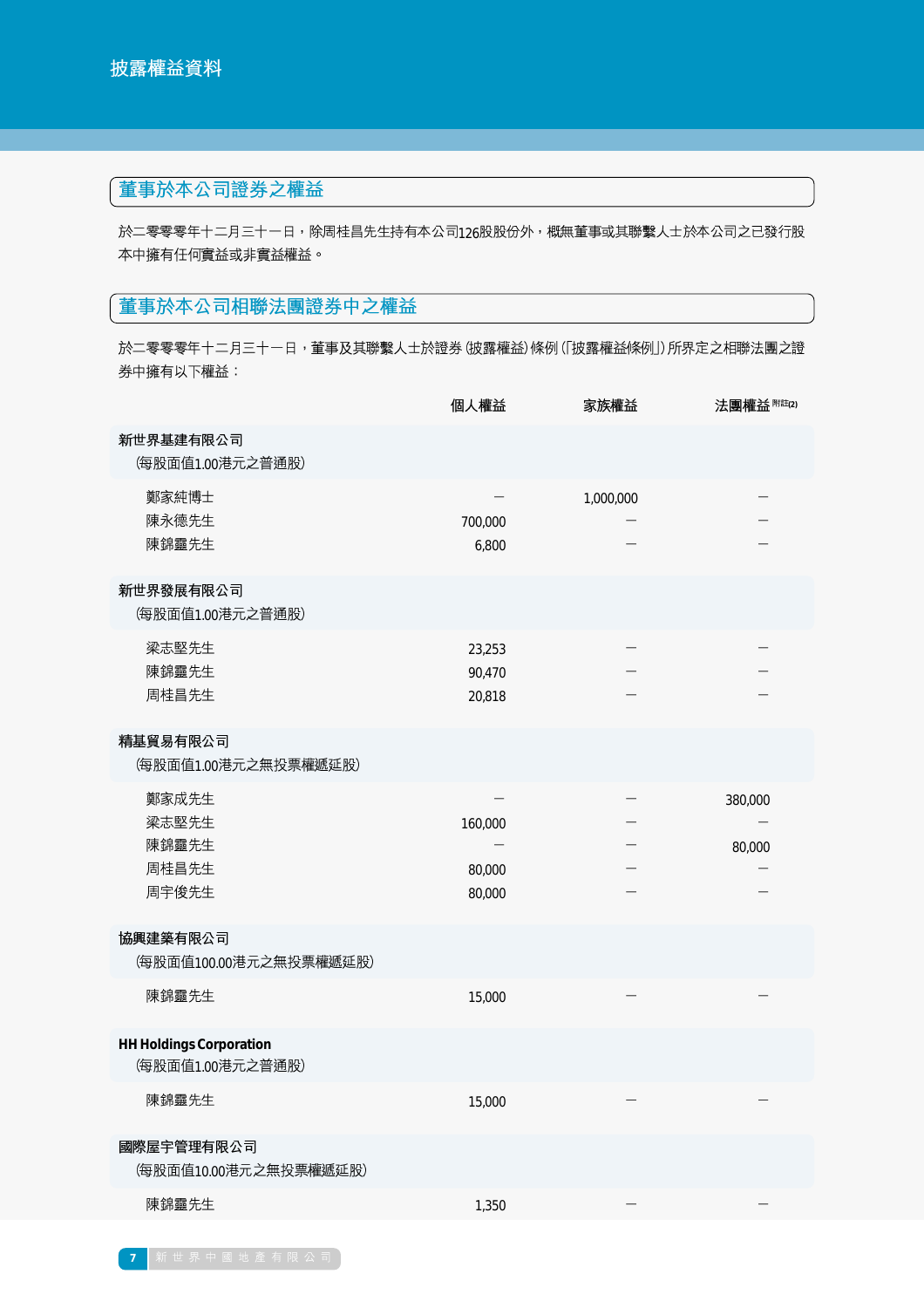|                                                                                                                                 | 個人權益                                 | 家族權益 | 法團權益 附註(2)                         |
|---------------------------------------------------------------------------------------------------------------------------------|--------------------------------------|------|------------------------------------|
| <b>Master Services Limited</b><br>(每股面值0.01美元之普通股)                                                                              |                                      |      |                                    |
| 梁志堅先生<br>陳錦靈先生<br>周桂昌先生<br>周宇俊先生                                                                                                | 16,335<br>16,335<br>16,335<br>16,335 |      |                                    |
| 松電有限公司<br>(每股面值1.00港元之無投票權遞延股)                                                                                                  |                                      |      |                                    |
| 梁志堅先生<br>陳錦靈先生<br>周桂昌先生<br>周宇俊先生                                                                                                | 44,000<br>44,000<br>44,000           |      | 44,000                             |
| 新世界數碼基地有限公司<br>(行使價每股0.5664港元之購股權,分為五批;<br>行使期分別由一九九九年八月十七日、二零零<br>零年八月十七日、二零零一年二月十七日、二<br>零零一年八月十七日、二零零二年二月十七日<br>至二零零二年八月十六日) |                                      |      |                                    |
| 鄭家純博士<br>杜惠愷先生<br>陳永德先生                                                                                                         | 25,000,000<br>8,000,000<br>5,000,000 |      |                                    |
| 新世界創建有限公司<br>(每股面值0.10港元之普通股)                                                                                                   |                                      |      |                                    |
| 鄭家成先生<br>梁志堅先生<br>陳錦靈先生<br>周桂昌先生<br>周宇俊先生                                                                                       | 4,214,347<br>2,562,410<br>2,562,410  |      | 3,382,788<br>250,745<br>10,602,565 |
| <b>Progreso Investment Limited</b><br>(每股面值1.00港元之無投票權遞延股)                                                                      |                                      |      |                                    |
| 梁志堅先生                                                                                                                           |                                      |      | 119,000                            |
| 大業建築工程有限公司<br>(每股面值1,000.00港元之無投票權遞延股)                                                                                          |                                      |      |                                    |
| 陳錦靈先生                                                                                                                           | 250                                  |      |                                    |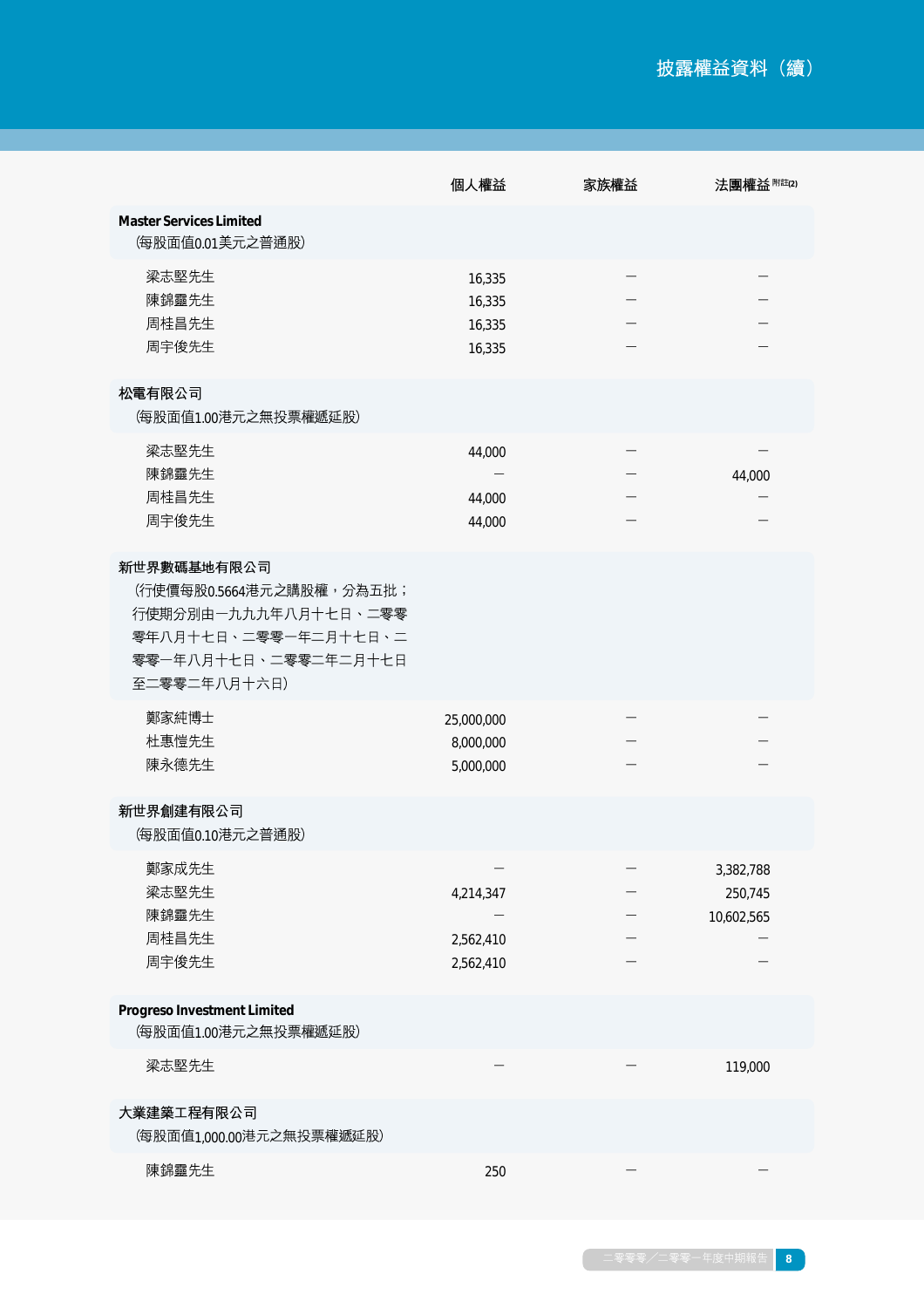|                                                    | 個人權益              | 家族權益 | 法團權益 附註(2) |
|----------------------------------------------------|-------------------|------|------------|
| 富城物業管理有限公司<br>(每股面值1.00港元之無投票權遞延股)                 |                   |      |            |
| 鄭家成先生<br>梁志堅先生<br>周桂昌先生<br>周宇俊先生                   | 750<br>750<br>750 |      | 750        |
| <b>YE Holdings Corporation</b><br>(每股面值1.00港元之普通股) |                   |      |            |
| 梁志堅先生                                              | 37,500            |      |            |

附註:

- (1) 若干董事之權益於兩家同系附屬公司新世界基建有限公司及太平洋港口有限公司之購股權已在「董事購買股份或債券之權利」 中披露。
- 該等股份由一間公司實益擁有,而根據披露權益條例有關董事被視為有權於該公司之股東大會上行使或控制行使其三分之 (2) 一或以上投票權。

除上文所披露者外,於二零零零年十二月三十一日,各董事、行政總裁或其任何聯繫人士概無於本公司任何相聯法 團(定義見披露權益條例)之證券中擁有任何實益或非實益權益。

## 董事購買股份或債券之權利

根據同系附屬公司新世界基建有限公司(「新世界基建」)之購股權計劃,新世界基建或其附屬公司之董事及僱員可獲 授予認購新世界基建股份之購股權。本公司以下董事亦為新世界基建之董事,彼等獲授予可認購新世界基建股份之 購股權而擁有以下個人權益:

## 於二零零零年十二月三十一日

|       |              | 尚未行使之購股權數目<br>(每股行使價分別為) |                          |
|-------|--------------|--------------------------|--------------------------|
| 董事姓名  | 授予日期         | 10.20港元 <sup>附註(1)</sup> | 12.00港元 <sup>附註(2)</sup> |
| 鄭家純博士 | 一九九八年十二月二日   | 600,000                  | 2,400,000                |
| 鄭家成先生 | 一九九八年十二月一日   | 120,000                  | 480,000                  |
| 杜惠愷先生 | 一九九八年十二月十六日  | 200,000                  | 800,000                  |
| 梁志堅先生 | 一九九八年十二月八日   | 120,000                  | 480,000                  |
| 陳錦靈先生 | 一九九八年十二月九日   | 200,000                  | 800,000                  |
| 陳永德先生 | 一九九八年十一月二十六日 | 320,000                  | 1,280,000                |
| 蘇 鍔先生 | 一九九八年十一月二十六日 | 200,000                  | 800,000                  |
| 鄭維志先生 | 一九九八年十二月十一日  | 120,000                  | 480,000                  |
| 符史聖先生 | 一九九九年九月二十三日  | 240,000 附註(3)            | 960,000 附註(4)            |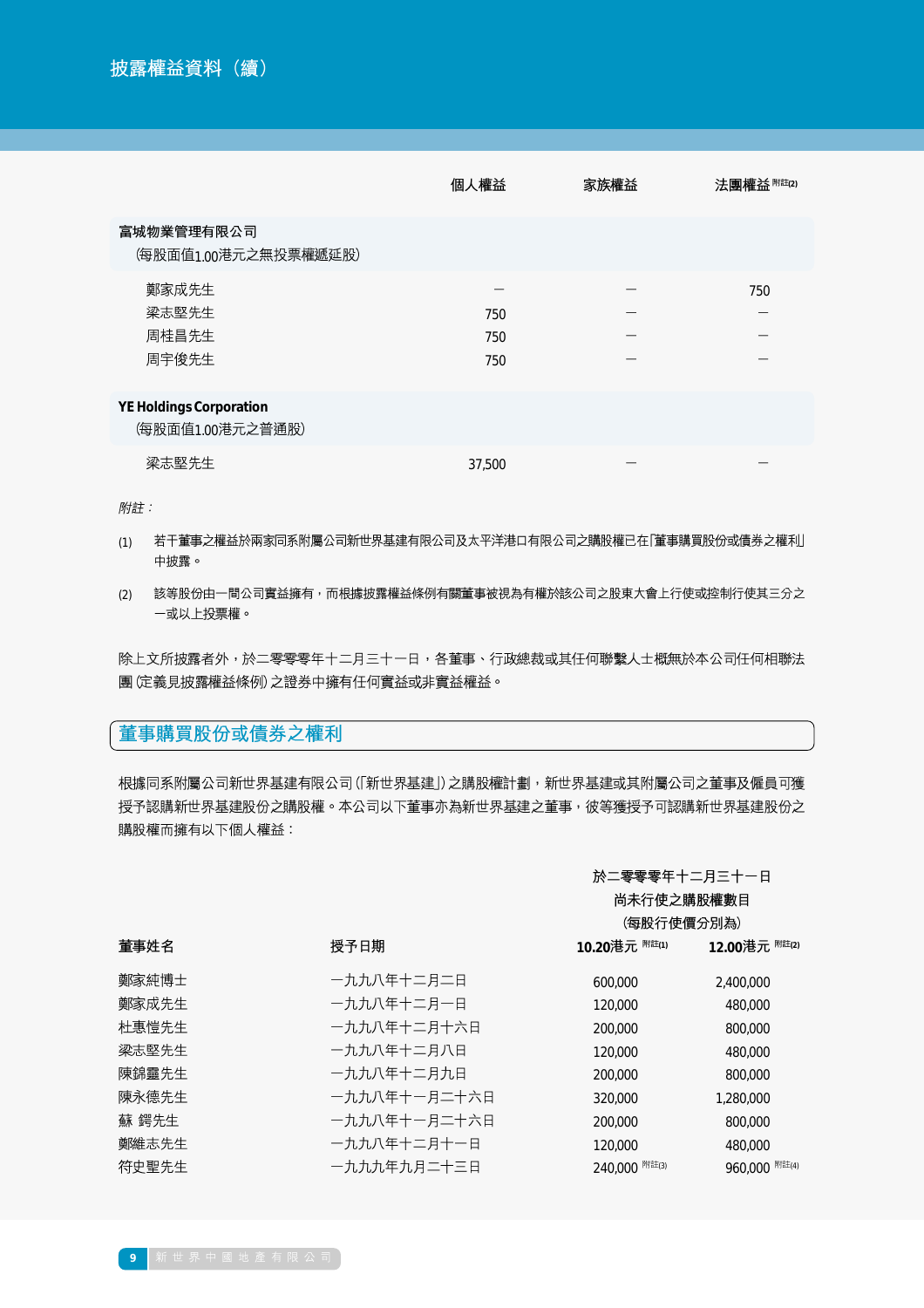附註:

董事姓名

- 可於一九九九年七月一日至二零零四年六月一日行使,另作列明者除外。 (1)
- 分為三批,行使期分別由二零零零年、二零零一年及二零零二年之七月一日起至二零零四年六月一日止,另作列明者除外。 (2)
- 可於二零零零年七月一日至二零零五年六月一日行使。 (3)
- 分為三批,行使期分別由二零零一年、二零零二年及二零零三年之七月一日起至二零零五年六月一日止。 (4)

授予日期

根據另一項屬同系附屬公司太平洋港口有限公司(「太平洋港口」)之購股權計劃,以下本公司兼太平洋港口董事在獲 授予可認購太平洋港口股份之購股權中擁有以下個人權益:

> 於二零零零年十二月三十一日 尚未行使之購股權數目

行使價每股0.693港元

陳永德先生 一九九九年五月十一日

10,000,000 (附註)

附註: 分為四批,行使期分別由一九九九年十一月五日、二零零一年五月五日、二零零二年五月五日及二零零三年五月五日起至 二零零四年十一月四日止。

除上文所披露者外,本公司、其附屬公司、其同系附屬公司或其控股公司於期內並無參與任何安排,致使本公司董 事或行政總裁或彼等之配偶或18歲以下子女可透過購入本公司或其他法人團體之股份或債券而獲益。

## 主要股東於股份之權益

於二零零零年十二月三十一日,根據披露權益條例第16(1)條存置之主要股東登記冊顯示,以下各方於本公司已發行 股本中擁有10%或以上權益:一

### 名稱

所持股份數目

| 周大福企業有限公司          |  |
|--------------------|--|
| 新世界發展有限公司(「新世界發展」) |  |

1,054,599,200 (附註(1)) 1,054,599,200 (附註(2))

附詳:

- (1) 周大福企業有限公司及其附屬公司擁有新世界發展超過三分之一已發行股份,因此被視為於新世界發展被視作擁有之股份 中擁有權益。
- (2) 分別為新世界發展直接持有之1,011,714,290股股份、New World China Finance Limited (「NWCF」)持有之3股股份、Great Worth Holdings Limited (「GWH」)持有之22,508,064股股份、High Earnings Holdings Limited (「HEH」)持有之16,546,443股股份 及Financial Concepts Investment Limited (「FCI」)持有之3,830,400股股份。NWCF為新世界發展之全資附屬公司,而GWH、 HEH及FCI為新世界發展分別間接擁有59%、51.3%及51.3%權益之附屬公司。新世界發展被視為於NWCF、GWH、HEH及FCI持 有之股份中擁有權益。

除上文所披露者外,於二零零零年十二月三十一日,根據披露權益條例第16(1)條存置之登記冊並無其他權益記錄。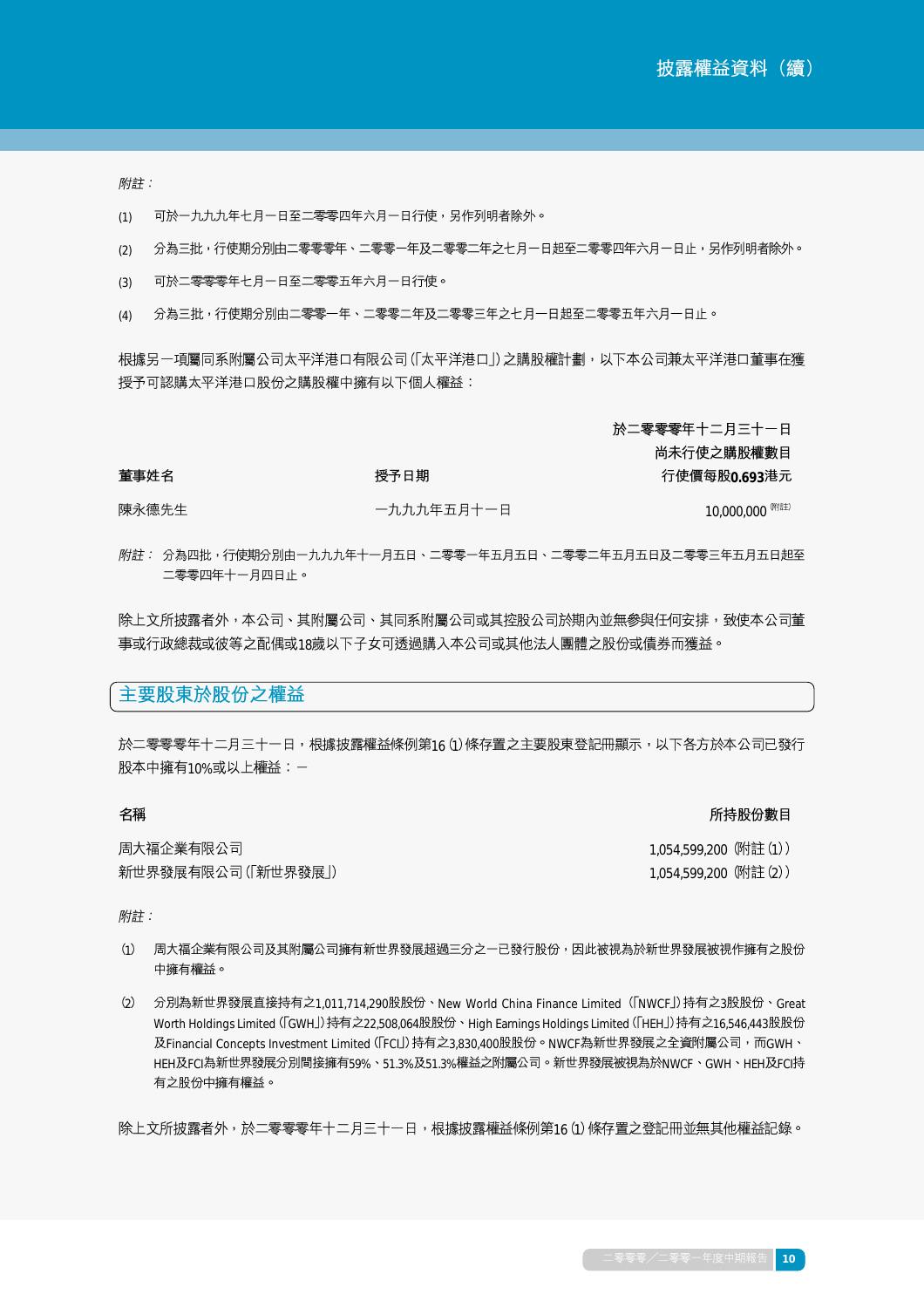# 簡明綜合損益賬

截至二零零零年十二月三十一日止六個月

|           |                | 未經審核          |            |  |
|-----------|----------------|---------------|------------|--|
|           |                | 截至十二月三十一日止六個月 |            |  |
|           |                | 二零零零年         | 一九九九年      |  |
|           | 附註             | 千港元           | 千港元        |  |
| 營業額       | $\overline{2}$ | 390,245       | 336,432    |  |
| 其他收益      | $\mathfrak{Z}$ | 33,823        | 19,724     |  |
| 經營開支      | $\sqrt{4}$     | (275, 385)    | (77, 545)  |  |
| 未計融資前經營溢利 | $\sqrt{5}$     | 148,683       | 278,611    |  |
| 融資成本      |                | (31, 447)     | (46, 012)  |  |
| 應佔業績      |                |               |            |  |
| 聯營公司      |                | (11,670)      | 4,912      |  |
| 共同控制企業    |                | 9,383         | (155, 112) |  |
| 除税前溢利     |                | 114,949       | 82,399     |  |
| 税項        | 6              | 19,346        | 4,880      |  |
| 除税後溢利     |                | 95,603        | 77,519     |  |
| 少數股東權益    |                | 527           | 6,370      |  |
| 期內保留溢利    |                | 96,130        | 83,889     |  |
| 每股盈利      | 8              | $6.6$ 仙       | 5.7仙       |  |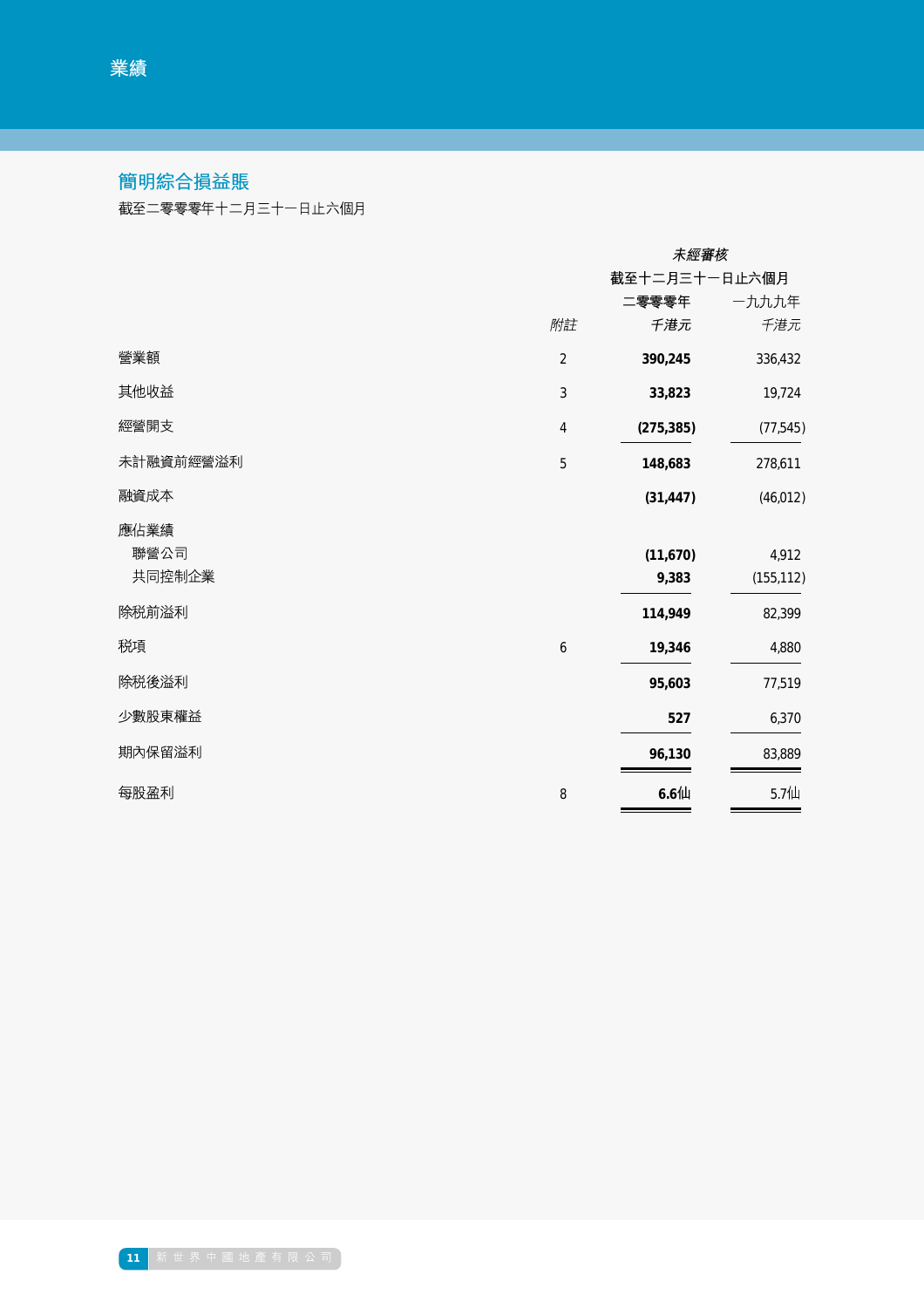# 簡明綜合資產負債表

於二零零零年十二月三十一日

|                |      | 未經審核       | 已經審核       |
|----------------|------|------------|------------|
|                |      | 二零零零年      | 二零零零年      |
|                |      | 十二月三十一日    | 六月三十日      |
|                | 附註   | 千港元        | 千港元        |
| 固定資產           |      | 3,368,636  | 2,924,107  |
| 發展中待完成物業       |      | 2,946,938  | 2,660,433  |
| 聯營公司           |      | 867,764    | 909,645    |
| 共同控制企業         |      | 10,409,420 | 10,166,450 |
| 其他投資           |      | 2,938,548  | 2,934,454  |
| 其他非流動資產        |      | 106,494    | 108,914    |
| 非流動資產總值        |      | 20,637,800 | 19,704,003 |
| 流動資產           |      |            |            |
| 應收賬款、按金及其他應收款項 | 9    | 357,604    | 458,034    |
| 發展中將完成物業       |      | 1,025,697  | 1,144,096  |
| 持作出售之已落成物業     |      | 208,674    | 165,121    |
| 現金及銀行結存        |      | 794,914    | 578,309    |
|                |      | 2,386,889  | 2,345,560  |
| 流動負債           |      |            |            |
| 應付賬款及應計款項      | $10$ | 561,834    | 330,073    |
| 出售物業所收按金       |      | 163,392    | 26,899     |
| 欠同系附屬公司款額      |      | 59,771     | 35,563     |
| 有抵押短期貸款        |      | 734,206    | 548,972    |
| 銀行及其他借貸即期部分    | 11   | 467,775    | 582,095    |
| 應付税款           |      | 139,053    | 103,945    |
|                |      | 2,126,031  | 1,627,547  |
| 流動資產淨值         |      | 260,858    | 718,013    |
| 資金運用           |      | 20,898,658 | 20,422,016 |
| 資本來源:          |      |            |            |
| 股本             |      | 146,377    | 146,377    |
| 儲備             |      | 17,131,252 | 16,842,142 |
| 股東資金           |      | 17,277,629 | 16,988,519 |
| 銀行及其他借款        | $11$ | 2,894,230  | 2,783,617  |
| 遞延利息收入         |      | 656,757    | 531,341    |
| 少數股東權益         |      | 70,042     | 118,539    |
| 運用資金           |      | 20,898,658 | 20,422,016 |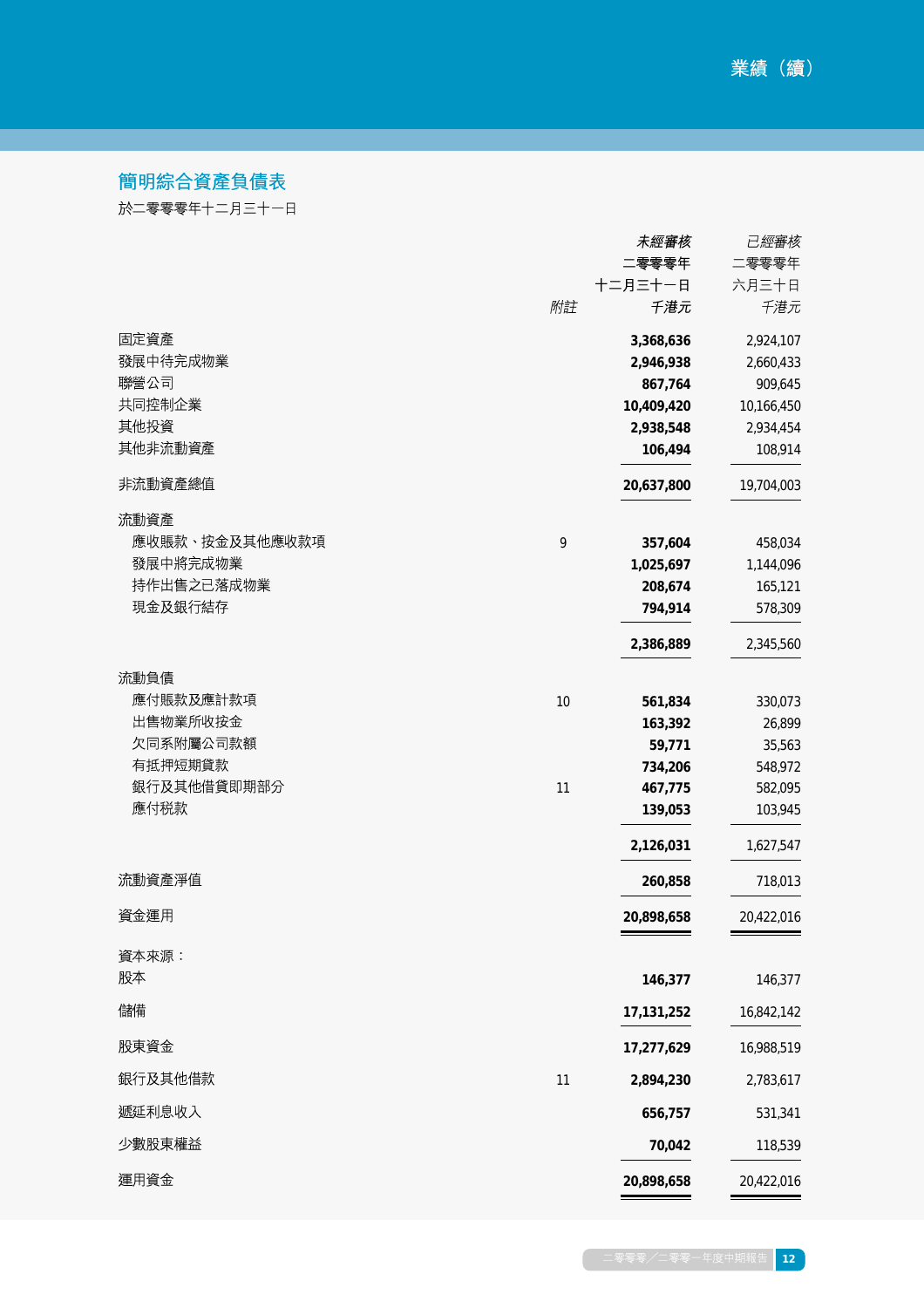# 簡明綜合現金流量報表

截至二零零零年十二月三十一日止六個月

|                   | 未經審核          |            |  |
|-------------------|---------------|------------|--|
|                   | 截至十二月三十一日止六個月 |            |  |
|                   | 二零零零年         | 一九九九年      |  |
|                   | 千港元           | 千港元        |  |
| 經營業務現金流入/(流出)淨額   | 300,323       | (136, 268) |  |
| 來自投資回報及融資成本現金流出淨額 | (2,652)       | (7, 464)   |  |
| 來自投資業務現金流出淨額      | (690, 248)    | (628, 468) |  |
| 來自融資活動現金流入淨額      | 486,825       | 1,714,978  |  |
| 現金及現金等價物之增加       | 94,248        | 942,778    |  |
| 期初現金及現金等價物        | 382,278       | 383,912    |  |
| 期末現金及現金等價物        | 476,526       | 1,326,690  |  |
| 現金及現金等價物結餘分析      |               |            |  |
| 不受限制現金及銀行結存       | 476,526       | 1,326,690  |  |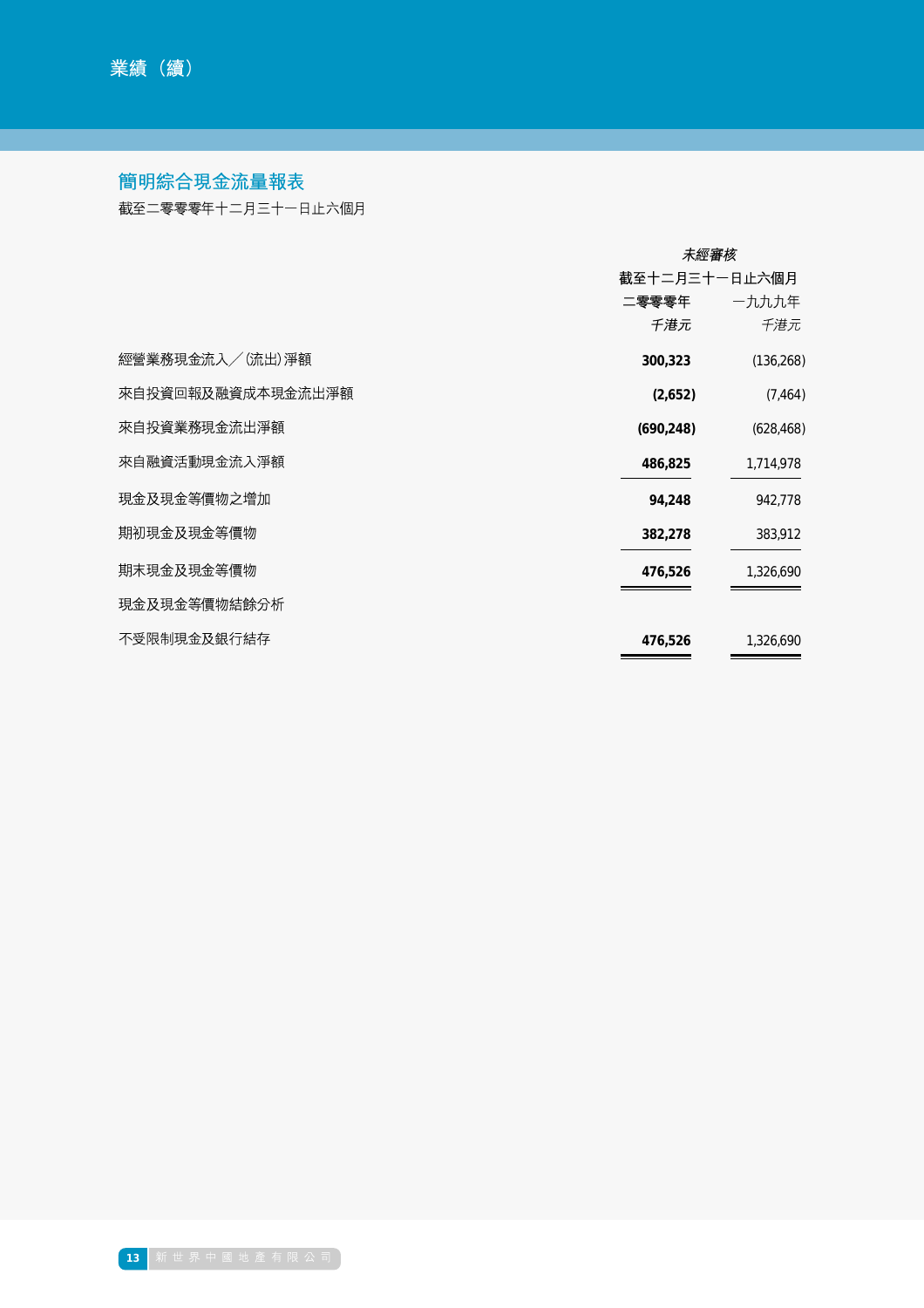# 綜合已確認損益報表

截至二零零零年十二月三十一日止六個月

|                    | 未經審核         |           |  |
|--------------------|--------------|-----------|--|
|                    | 截至十二月三十一日止年度 |           |  |
|                    | 二零零零年        | 一九九九年     |  |
|                    | 千港元          | 千港元       |  |
| 投資物業重估盈餘           | 63,881       |           |  |
| 佔共同控制企業重估盈餘        | 39,335       |           |  |
| 佔聯營公司重估虧絀          | (18,040)     |           |  |
| 附屬公司、聯營公司及合營企業滙兑差額 | (17,661)     | (17, 210) |  |
| 損益表未確認收益/ (虧損) 淨額  | 67,515       | (17, 210) |  |
| 期內溢利               | 96,130       | 83,889    |  |
| 已確認收益總額            | 163,645      | 66,679    |  |
| 收購一家附屬公司額外權益之資本儲備  | 125,465      |           |  |
|                    | 289,110      | 66,679    |  |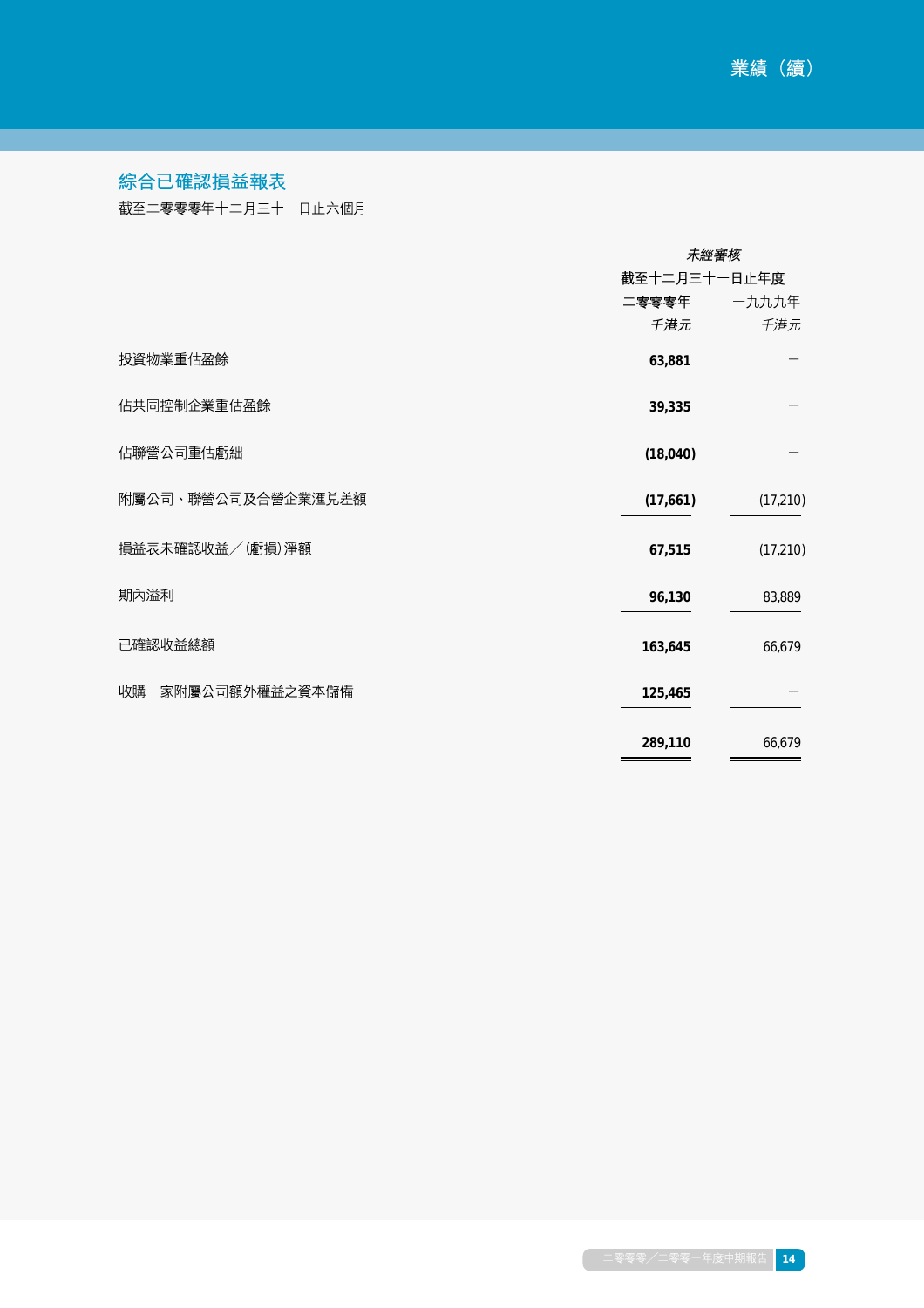## 賬目附註

主要會計政策 **1**

未經審核中期財務報表乃根據香港會計實務準則第25號「中期財務報告」以及香港聯合交易所有限公司上市規則附錄16編製。

由於採納香港會計實務準則第2.101號「財務報表之呈報」,若干比較數字之呈報方式及分類已予調整或伸延,以配合本期之 呈示方式。

編製此等中期財務報表時所採用之會計政策及計算方式,與編製本集團截至二零零零年六月三十日止年度之全年財務報表 時所採納之會計原則一致。

營業額 **2**

> 本集團主要在中國從事物業投資及發展項目。營業額由安居住房屋苑之成本回報、銷售物業所得款項總額、租金業務收益、 管理費收入及有關向聯營公司及合營企業提供貸款之利息收入減預扣税組成。

|          | 截至十二月三十一日止六個月 |         |
|----------|---------------|---------|
|          | 二零零零年         | 一九九九年   |
|          | 千港元           | 千港元     |
| 物業銷售     | 227,506       |         |
| 沮金收入     | 80,463        | 19,450  |
| 管理費收入    | 16,053        | 20,142  |
| 成本回報     | 1,645         | 129,636 |
|          | 325,667       | 169,228 |
| 利息收入減預扣税 | 64,578        | 167,204 |
|          | 390,245       | 336,432 |

 $\Box$   $\Box$   $\Box$   $\Box$   $\Box$   $\Box$   $\Box$ 

本集團營業額及股東應佔溢利按項目類型分析如下:

| 11  12  エーカニエーロエム アンバル |           |  |
|------------------------|-----------|--|
| 二零零零年                  | 一九九九年     |  |
| 千港元                    | 千港元       |  |
|                        |           |  |
| 114,074                | 176,895   |  |
| 221,801                | 1,697     |  |
| 54,370                 | 157,840   |  |
| 390,245                | 336,432   |  |
|                        |           |  |
| 66,850                 | (28, 325) |  |
| 41,962                 | 18,727    |  |
| 52,583                 | 153,901   |  |
| (75)                   | (107)     |  |
| 161,320                | 144,196   |  |
| (65, 190)              | (60, 307) |  |
| 96,130                 | 83,889    |  |
|                        |           |  |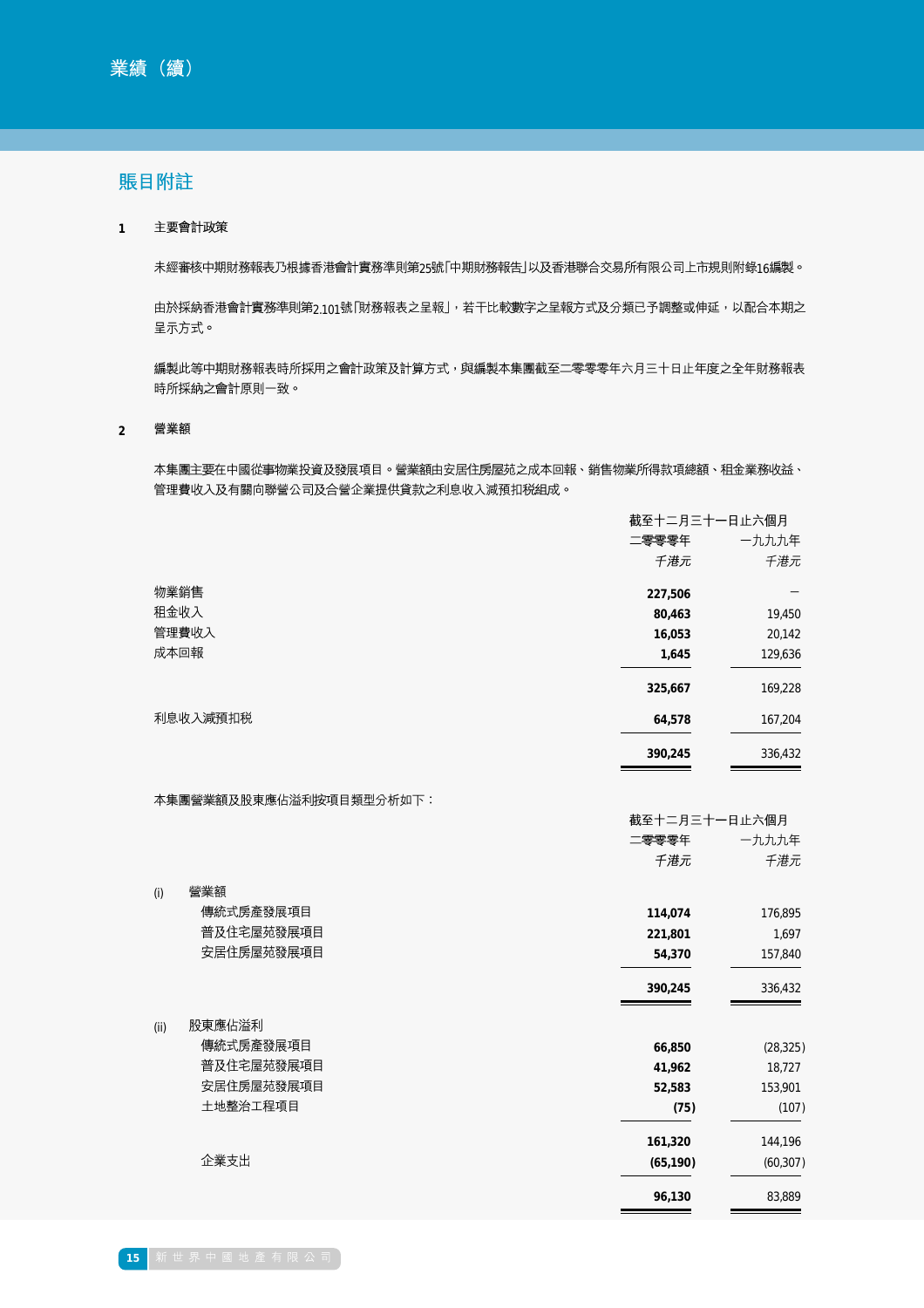| 3 | 其他收益 |
|---|------|
|   |      |

**4**

**5**

**6**

|               | 截至十二月三十一日止六個月 |           |
|---------------|---------------|-----------|
|               | 二零零零年         | 一九九九年     |
|               | 千港元           | 千港元       |
| 銀行及其他利息收入     | 33,823        | 19,724    |
| 經營開支          |               |           |
|               | 截至十二月三十一日止六個月 |           |
|               | 二零零零年         | 一九九九年     |
|               | 千港元           | 千港元       |
| 物業銷售成本        | (183, 802)    |           |
| 員工成本          | (41, 764)     | (30,956)  |
| 折舊            | (4,607)       | (4, 129)  |
| 遞延開支攤銷        | (2,794)       | (3,951)   |
| 其他經營開支        | (42, 418)     | (38, 509) |
|               | (275, 385)    | (77, 545) |
| 未計融資前經營溢利     |               |           |
|               | 截至十二月三十一日止六個月 |           |
|               | 二零零零年         | 一九九九年     |
|               | 千港元           | 千港元       |
| 未計融資前經營溢利已計入: |               |           |
| 來自投資物業之租金收入總額 | 80,463        | 19,450    |
| 並經扣除:         |               |           |
| 投資物業之有關支出     | 3,849         | 1,798     |
| 支付最終控股公司之擔保費  | 3,610         | 7,608     |
| 租賃物業租金        | 2,946         | 3,046     |
| 核師數酬金         | 1,926         | 1,726     |
| 税項            |               |           |
|               | 截至十二月三十一日止六個月 |           |
|               | 二零零零年         | 一九九九年     |
|               | 千港元           | 千港元       |
| 本公司及附屬公司      |               |           |
| 中國企業所得税       | 10,386        |           |
| 共同控制企業        |               |           |
| 中國企業所得税       | 8,960         | 4,880     |
|               | 19,346        | 4,880     |

由於本集團於期內在香港並無應課税溢利,故並無為本集團作出香港利得税撥備 (一九九九年:無) 。中國企業所得税已根 據於中國經營之附屬公司估計應課税溢利按適用税率作出準備。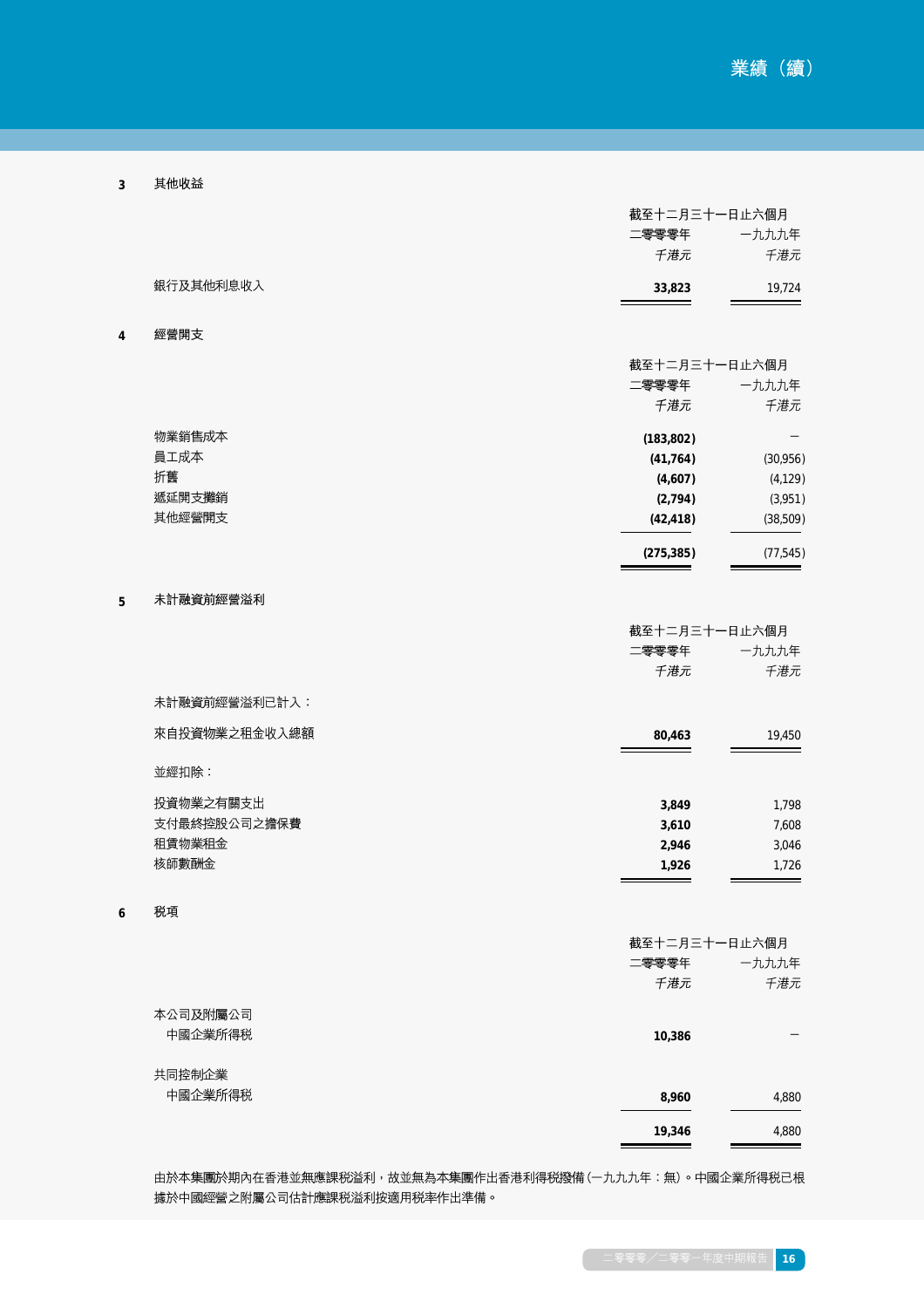#### 税項(續) **6**

根據外國投資企業及外國企業所得税法規定,本集團於中國成立之共同控制企業須按税率33% (一九九九年:33%) 支付企業 所得税。

本集團投資物業和酒店物業重估盈餘之變現會產生中國税務負債。由於現時集團無意在可見將來出售投資物業及酒店物業, 因此並無就重估盈餘提撥遞延税項準備。最終控股公司亦向本集團作出此等賠償保證。

股息 **7**

董事並不建議派發截至二零零零年十二月三十一日止六個月之股息 (一九九九年:無)。

#### 每股盈利 **8**

每股盈利乃根據股東應佔溢利96,130,000港元 (一九九九年:83,889,000港元) 及期內已發行之加權平均股數1,463,772,938股 (一 九九九年:1,463,772,938股)計算。

由於本公司在截至二零零零年十二月三十一日並無可能攤薄之普通股,因此,並無呈列每股攤薄盈利 (一九九九年:無) 。

#### **9** 應收賬款、按金及其他應收款項

計入應收賬款、按金及其他應收款項為貿易應收賬款,其賬齡分析如下:

|        | 於二零零零年  | 於二零零零年 |
|--------|---------|--------|
|        | 十二月三十一日 | 六月三十日  |
|        | 千港元     | 千港元    |
| 0至30日  | 9,504   | 8,868  |
| 31至60日 | 6,420   | 614    |
| 61至90日 | 11,431  | 354    |
| 超過90日  | 27,789  | 2,752  |
|        | 55,144  | 12,588 |

就銷售物業之應收銷售所得款項乃根據買賣協議所述之分期付款安排而攤還。有關租賃物業之每月租金,乃由租戶按租約 預先支付。

#### **10** 應付賬款及應計款項

計入應付賬款及應計款項為貿易應付賬款,其賬齡分析如下:

|        | 於二零零零年  | 於二零零零年  |
|--------|---------|---------|
|        | 十二月三十一日 | 六月三十日   |
|        | 千港元     | 千港元     |
| 0至30日  | 74,895  | 40,895  |
| 31至60日 | 21,169  | 39,322  |
| 61至90日 | 62,512  | 3,925   |
| 超過90日  | 70,909  | 63,398  |
|        | 229,485 | 147,540 |
|        |         |         |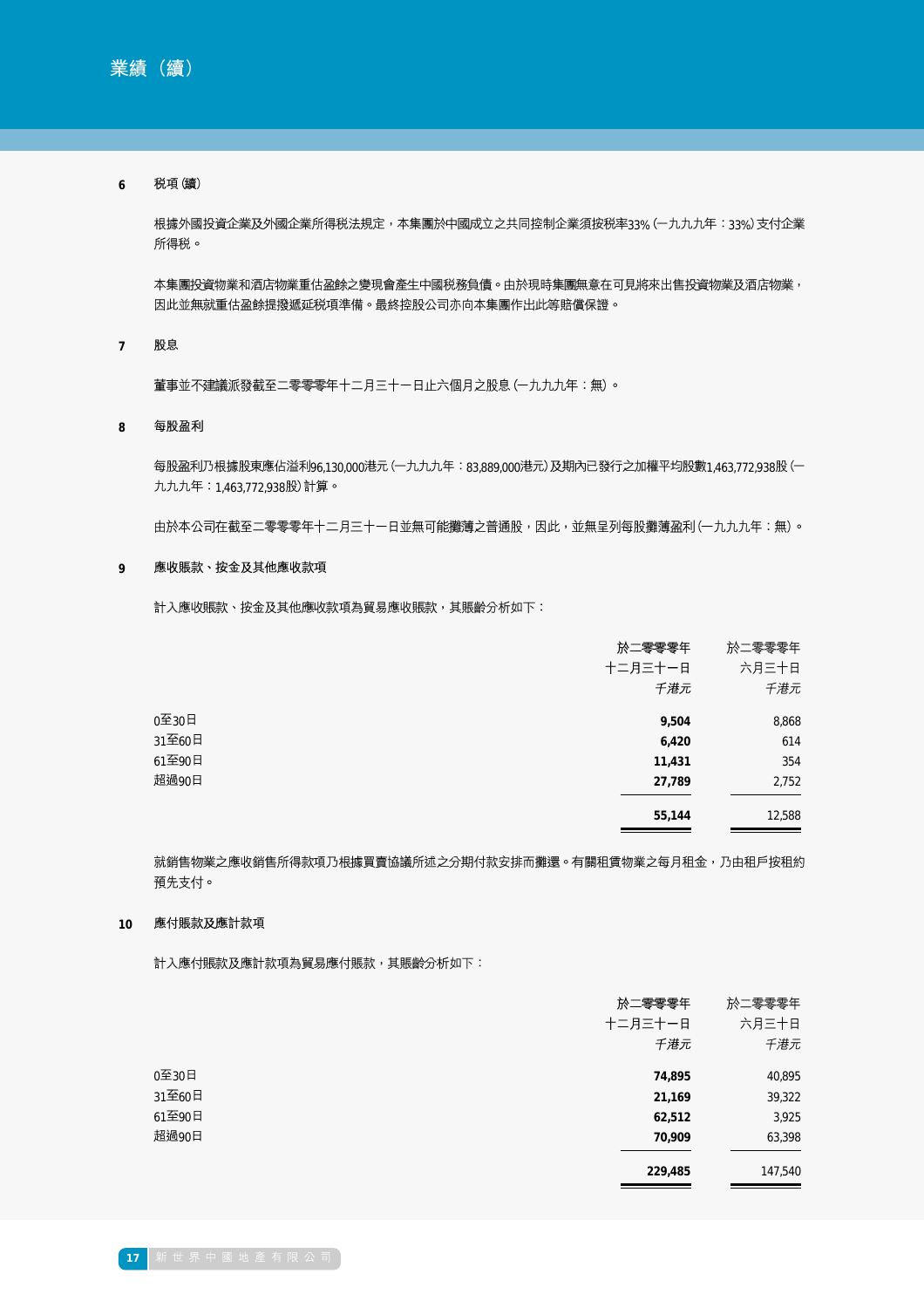#### 銀行及其他借款 **11**

|             | 於二零零零年     | 於二零零零年    |
|-------------|------------|-----------|
|             | 十二月三十一日    | 六月三十日     |
|             | 千港元        | 千港元       |
| 銀行貸款(註)     |            |           |
| 有抵押         | 261,682    | 261,682   |
| 無抵押         | 186,720    | 373,440   |
| 同系附屬公司之貸款   | 2,440,773  | 1,764,400 |
| 少數股東之貸款     | 472,830    | 966,190   |
|             | 3,362,005  | 3,365,712 |
| 列入流動負債之即期部份 | (467, 775) | (582,095) |
|             | 2,894,230  | 2,783,617 |

## 附註:

銀行貸款之還款期如下:

|      |         | 有抵押     |                             | 無抵押     |         | 合計      |
|------|---------|---------|-----------------------------|---------|---------|---------|
|      | 二零零零年   | 二零零零年   | 二零零零年                       | 二零零零年   | 二零零零年   | 二零零零年   |
|      | 十二月三十一日 |         | 六月三十日 十二月三十一日 六月三十日 十二月三十一日 |         |         | 六月三十日   |
|      | 千港元     | 千港元     | 千港元                         | 千港元     | 千港元     | 千港元     |
| 一年內  | 56,075  |         | 186,720                     | 373,440 | 242.795 | 373,440 |
| 一至兩年 | 28.037  | 28,037  |                             |         | 28,037  | 28,037  |
| 兩至五年 | 177,570 | 233,645 |                             |         | 177.570 | 233,645 |
|      | 261,682 | 261,682 | 186,720                     | 373,440 | 448.402 | 635,122 |

#### **12** 或然負債

- $(i)$ 本集團於二零零零年十二月三十一日之或然負債中,包括就若干聯營公司及共同控制企業所得銀行融資而給予之公司 擔保約1.145.755,000港元 (二零零零年六月三十日:865.879,000港元)。於二零零零年十二月三十一日,本集團應佔貸 予該等聯營公司及共同控制企業銀行貸款融資之未償還數額約為656,094,000港元 (二零零零年六月三十日:367,646,000 港元)。
- (ji) 本集團於二零零零年十二月三十一日之或然負債中,包括最終控股公司為本集團之一間固定回報合營企業所得之銀行 貸款融資提供擔保,而本集團給予最終控股公司約47,664,000港元 (二零零零年六月三十日: 47,664,000港元) 之反擔 保。於二零零零年十二月三十一日,本集團就該反擔保而應佔貸予該固定回報合營企業銀行貸款融資之未償還數額約 為47.664.000港元 (二零零零年六月三十日:47.664.000港元)。
- (jii) 本集團於二零零零年六月三十日之或然負債中,包括最終控股公司為本集團之一間共同控制企業所得之銀行貸款融資 提供擔保,而本集團給予最終控股公司約196.262.000港元之反擔保。於二零零零年六月三十日,本集團就該反擔保而 應佔貸予該共同控制企業銀行貸款融資之未償還數額約為137,383,000港元。該項反擔保已於期內解除。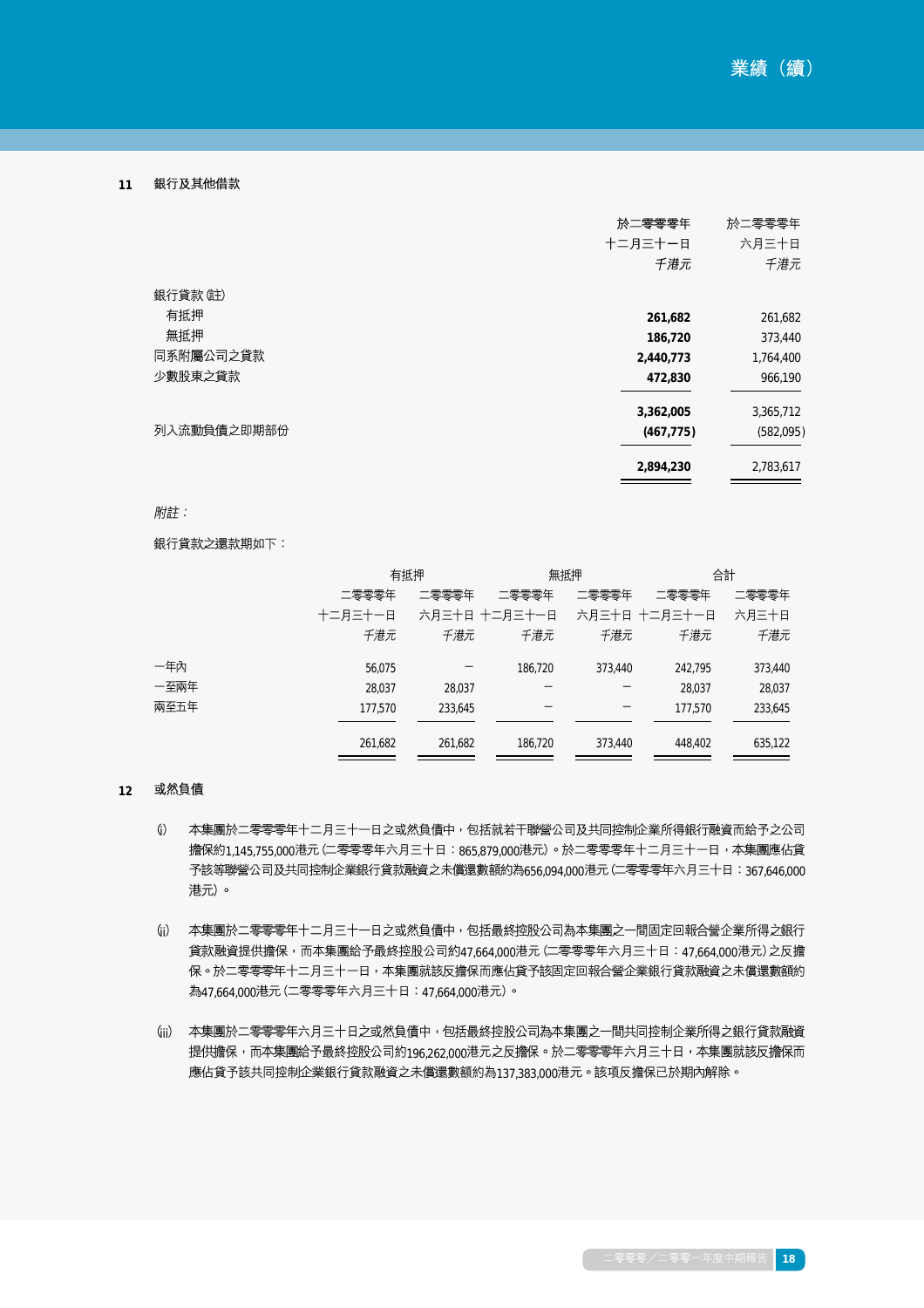#### 承擔 **13**

- 資本開支承擔 (i)
	- 本集團之資本開支承擔如下: (a)

|            | 二零零零年   | 二零零零年   |
|------------|---------|---------|
|            | 十二月三十一日 | 六月三十日   |
|            | 千港元     | 千港元     |
| 已訂約但未撥備    |         |         |
| 固定資產       | 242     | 2,048   |
| 投資共同控制企業   | 201,442 | 202,248 |
| 投資固定回報合營企業 | 15,560  | 76,244  |
|            | 217,244 | 280,540 |
| 已批准但未訂約    |         |         |
|            | 217,244 | 280,540 |

## (b) 於二零零零年十二月三十一日,本集團並無佔上文(a)項不包括之共同控制企業之資本承擔 (二零零零年六月三 十日:無)。

租賃承擔 (ii)

|                                    | 二零零零年<br>十二月三十一日<br>千港元 | 二零零零年<br>六月三十日<br>千港元 |
|------------------------------------|-------------------------|-----------------------|
| 就於下列年期屆滿之土地及樓宇於未來一年應付之<br>每年承擔額如下: |                         |                       |
| 首年                                 |                         | 62                    |
| 第二至第五年                             | 6,046                   | 5,938                 |
|                                    | 6,046                   | 6,000                 |

#### 其他承擔 (iii)

於二零零零年十二月三十一日,本集團已就若干銀行為本集團一間附屬公司及若干共同控制企業所分別發展之物業項 目之若干買家安排按揭貸款而給予之按揭融資作出約480,996,000港元 (二零零零年六月三十日: 156,602,000港元) 之履 約擔保,其中372,791,000港元 (二零零零年六月三十日:107,069,000港元) 已經動用。根據履約擔保之條款,倘該等買 家未能支付按揭款項,本集團須負責向銀行償還違約買家欠負之按揭本金連同應計利息,而本集團有權接管有關物業 並接收物業之業權。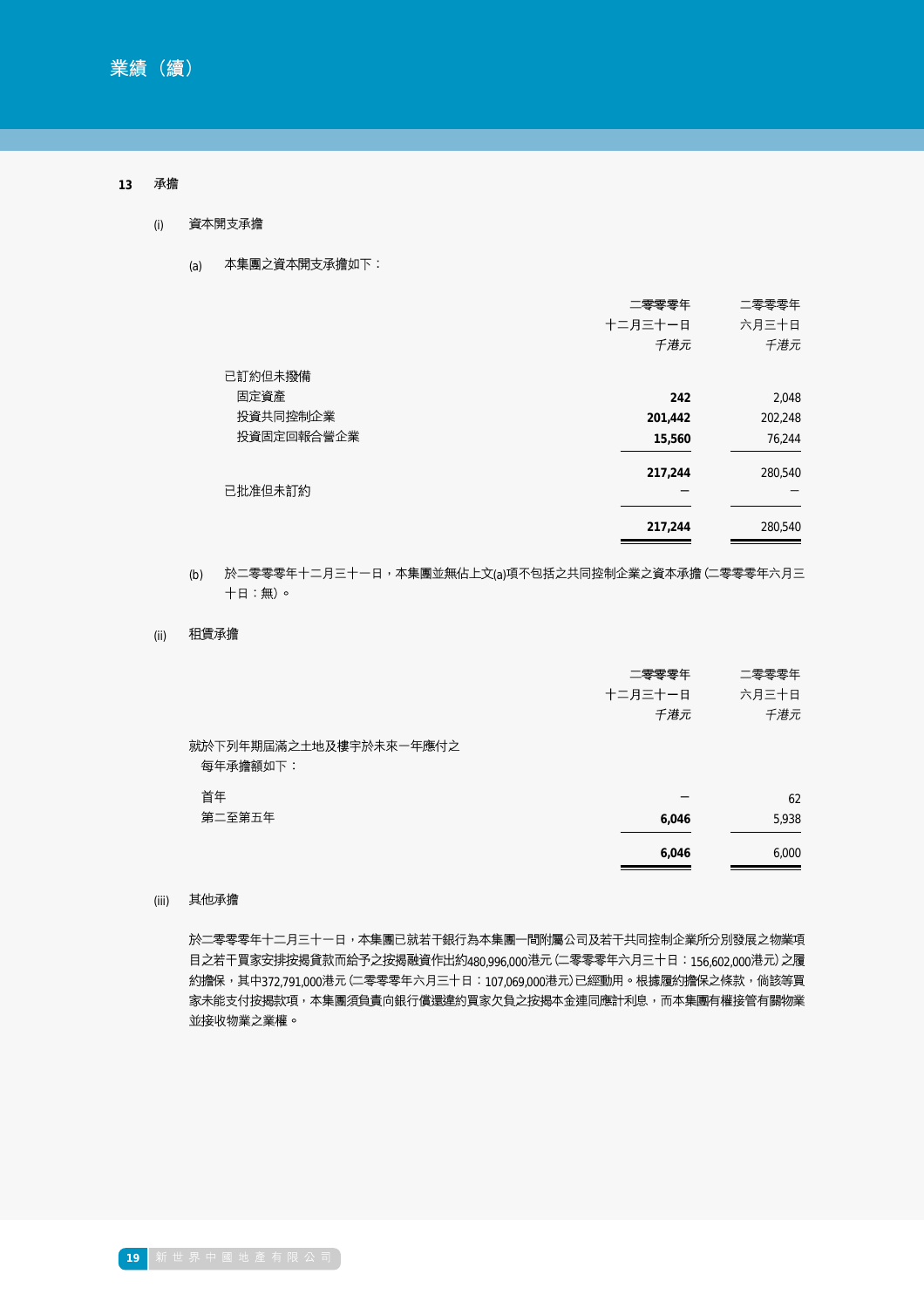#### 有關連人士交易 **14**

(i)

以下為本集團於期內在其日常業務中與有關連人士進行之重大交易之概要:

|                    | 截至十二月三十一日止六個月 |           |
|--------------------|---------------|-----------|
|                    | 二零零零年         | 二零零零年     |
|                    | 千港元           | 千港元       |
| 同系附屬公司貸款利息         | 58.697        | 56.790    |
| 物業和金               | 2,341         | 2,372     |
| 支付最終控股公司之擔保費       | 3,610         | 7.608     |
| 來自一間同系附屬公司之房產管理費收入 | (1,009)       | (872)     |
| 來自共同控制企業之利息收入      | (11, 853)     | (139,001) |
| 來自共同控制企業之管理費收入     | (16, 053)     | (20, 141) |
|                    |               |           |

該等有關連人士交易之條款乃根據二零零零年年報所披露之條款為依據。

- (j) 就若干同系附屬公司向本集團物業項目所提供之項目管理、承建及工程顧問服務而須支付之費用總額為82.335,000港 元 (二零零零年六月三十日:39.794 000港元)。此等費用按所訂立之服務合同之固定數額收取。
- (iii) 若干中國附屬公司已就清理及清拆地盤以及安置物業發展項目地盤原有租戶之工作與中方夥伴或彼等之管理部門訂立 多項合同。根據該等合同,合同金額固定,而超支成本將由各中方夥伴悉數承擔。該等合同之合同總金額約為 157,300,000港元 (二零零零年六月三十日:157,300,000港元),於二零零零年十二月三十一日已產生約127,700,000港元 (二零零零年六月三十日:117,700,000港元)。
- (jv) 最終控股公司與本集團訂立一項税務賠償保證契據,據此,最終控股公司向本集團承諾就本集團出售所持有之物業而 須支付之若干所得税及土地增值税作出賠償保證。

以下為本集團之聯營公司及共同控制企業於期內在其日常業務中進行之其他重大有關連人士交易之概要:

- $(i)$ 若干在中國之聯營公司及共同控制企業已就清理及清拆地盤以及安置物業發展項目地盤原有租戶之工作與中方夥伴或 彼等之管理部門訂立多項合同。根據該等合同,合同金額固定,而超支成本將由各中方夥伴悉數承擔。該等合同之合 同總金額約為2,640,000,000港元 (二零零零年六月三十日:2,640,000,000港元),於二零零零年十二月三十一日已產生 約2,462,800,000港元 (二零零零年六月三十日:2,462,800,000港元)。
- (ji) 就若干同系附屬公司向本集團之共同控制企業之若干物業項目所提供之項目管理、承建及工程顧問服務而須支付之費 用總額為220,500,000港元 (二零零零年六月三十日:307,500,000港元)。此等費用按所訂立之服務合同之固定數額收 取。
- (jii) 若干聯營公司與一同系附屬公司訂立貸款協議。貸款總額為52,730,000美元 (二零零零年六月三十日:52,730,000美 元),年息率為香港銀行同業拆息上調0.5%至15% (二零零零年六月三十日:15%) ,並根據貸款協議所述之還款期還 款。截至二零零零年十二月三十一日,支付同系附屬公司並計入該等聯營公司之物業發展成本為199,900,000港元(二 零零零年六月三十日:178,200,000港元)。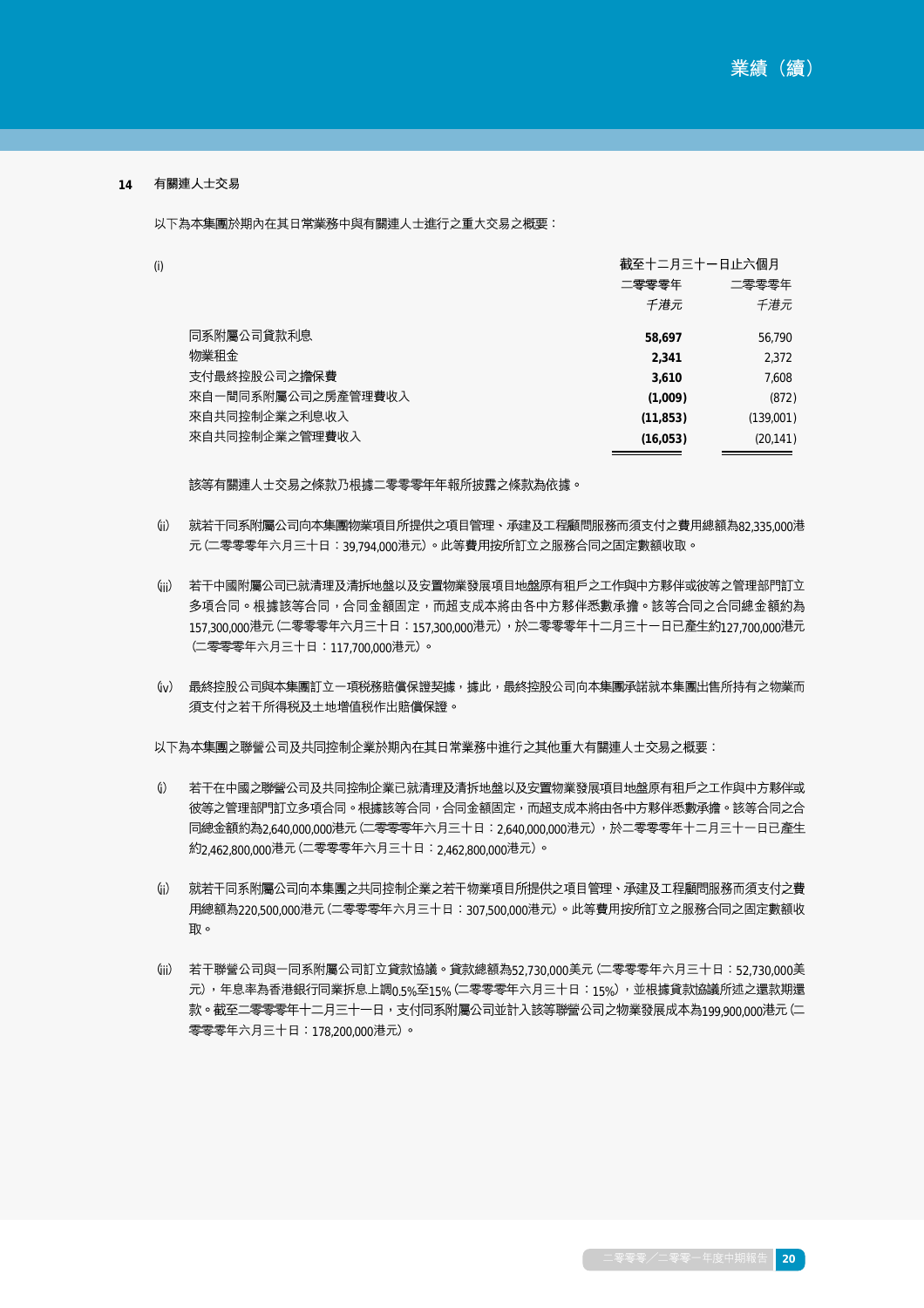# 上市規則第19項應用指引一補充資料

根據上市規則第19項應用指引 (「應用指引19|)第3.3部之規定,本公司董事會謹此呈報截至二零零零年十二月三十一 日向聯屬公司(定義見應用指引19)提供貸款及為聯屬公司提供擔保之詳情。

本公司及其附屬公司合共貸款8.244.445.000港元(二零零零年六月三十日:8.024.891.000港元)予聯屬公司,並為聯屬 公司之銀行貸款及其他信貸提供1,097.755,000港元 (二零零零年六月三十日:1,062.241,000港元) 之擔保,以及訂約向 聯屬公司進一步提供資本及貸款合共2,989,876,000港元 (二零零零年六月三十日:3,000,442,000港元)。此等貸款為無 抵押、無固定還款期,而除總額為6.596.542 000港元 (二零零零年六月三十日:6.435.145,000港元) 按年率4%至12%不 等計息外,均為免息。已訂約給予聯屬公司之注資及貸款將以本集團之內部資源以及銀行及其他借款撥支。

此外,根據應用指引19第3.10部之規定,本公司須於其年報內列載其聯屬公司之備考合併資產負債表,該表須列載主 要資產負債表類別及列出本公司應佔聯屬公司之權益。由於本公司之聯屬公司眾多,故此認為編製備考合併資產負 債表乃不切實際及並無意義,且有關資料可能出現誤導。本公司已根據應用指引19向聯交所申請豁免,並獲批准以 下列聲明作為替代。

於二零零零年十二月三十一日,本集團在該等聯屬公司呈報之合併債項 (包括欠負本集團之款項) 之總風險約為 16,767,501,000港元 (二零零零年六月三十日:15,128,460,000港元) 。該等聯屬公司於二零零零年十二月三十一日 (二 零零零年六月三十日:無)呈報並無資本承擔及或然負債。

## 本集團資產之抵押詳情

於二零零零年十二月三十一日,本集團數額分別為447,916.000港元 (二零零零年六月三十日:447,916.000港元)、 339,265,000港元(二零零零年六月三十日:339,265,000港元)及330,334,000港元(二零零零年六月三十日:218,184,000 港元)之投資物業、在建中資產及持作發展物業已予以抵押,作為短期及長期貸款之抵押品。

本集團於一間共同控制企業之權益 (賬面值為198.900.000港元 (二零零零年六月三十日:198.900.000港元)) 已予以抵 押,作為部份抵押品,以獲取授予該共同控制企業之銀團貸款40,000,000美元(二零零零年六月三十日:40,000,000美 元),於二零零零年十二月三十一日,已動用其中1,500,000美元 (二零零零年六月三十日:11,500,000美元)。

## 審核委員會

審核委員會已審閲未經審核中期賬目,並與管理層商討有關財務之事宜。